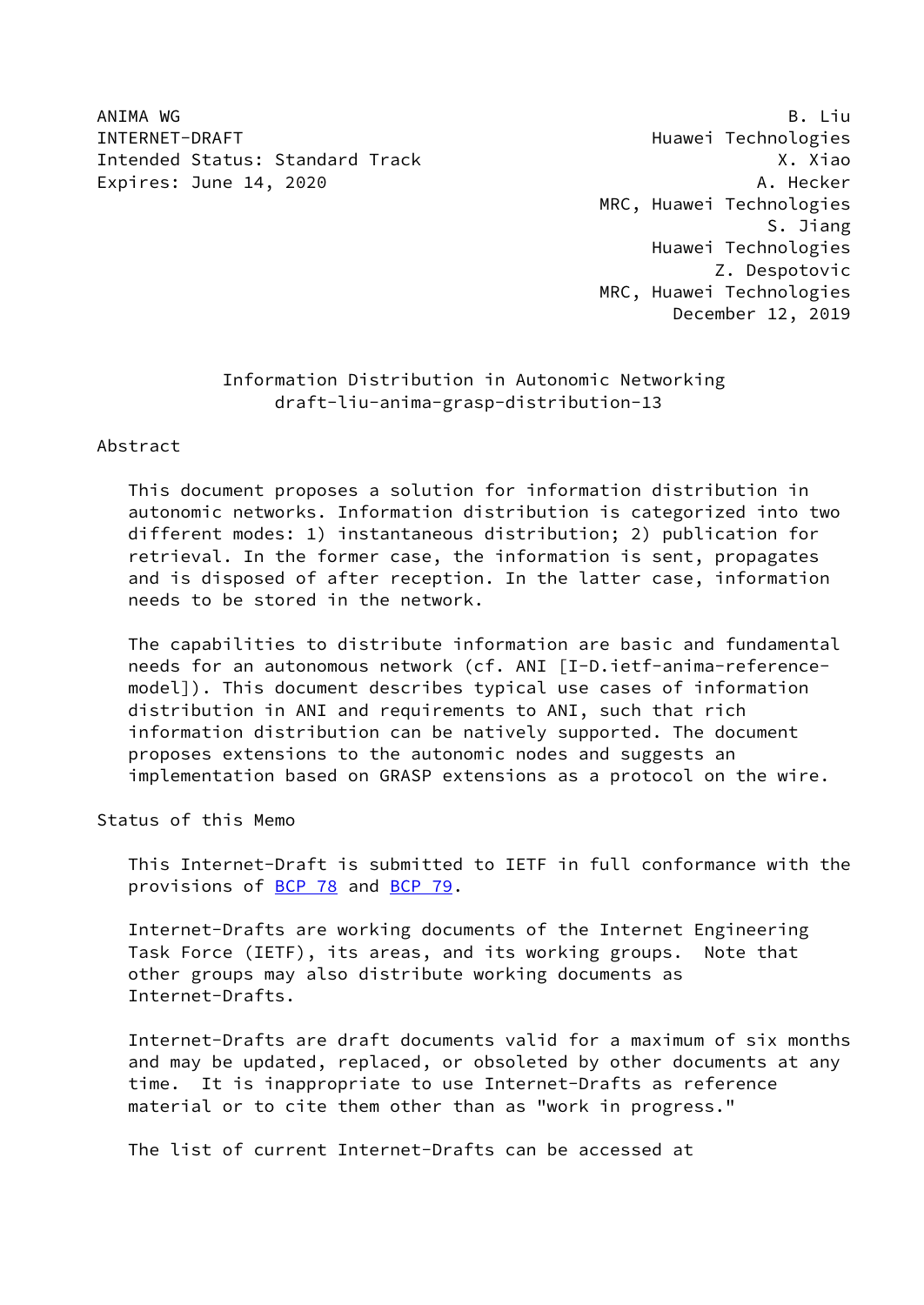INTERNET DRAFT Information Distribution in ANI December 12, 2019

<http://www.ietf.org/1id-abstracts.html>

 The list of Internet-Draft Shadow Directories can be accessed at <http://www.ietf.org/shadow.html>

Copyright and License Notice

 Copyright (c) 2019 IETF Trust and the persons identified as the document authors. All rights reserved.

This document is subject to **[BCP 78](https://datatracker.ietf.org/doc/pdf/bcp78)** and the IETF Trust's Legal Provisions Relating to IETF Documents [\(http://trustee.ietf.org/license-info](http://trustee.ietf.org/license-info)) in effect on the date of publication of this document. Please review these documents carefully, as they describe your rights and restrictions with respect to this document. Code Components extracted from this document must include Simplified BSD License text as described in Section 4.e of the Trust Legal Provisions and are provided without warranty as described in the Simplified BSD License.

Table of Contents

| $\underline{3}$ . Requirements of Enriched Information Distribution 4<br>$4.1$ Instant Information Distribution (IID) Sub-module 5<br>4.2 Asynchronous Information Distribution (AID) Sub-module 6 |                               |                                                                                                                                                                                                                                                                                                   |
|----------------------------------------------------------------------------------------------------------------------------------------------------------------------------------------------------|-------------------------------|---------------------------------------------------------------------------------------------------------------------------------------------------------------------------------------------------------------------------------------------------------------------------------------------------|
|                                                                                                                                                                                                    |                               |                                                                                                                                                                                                                                                                                                   |
|                                                                                                                                                                                                    |                               |                                                                                                                                                                                                                                                                                                   |
|                                                                                                                                                                                                    |                               |                                                                                                                                                                                                                                                                                                   |
|                                                                                                                                                                                                    |                               |                                                                                                                                                                                                                                                                                                   |
|                                                                                                                                                                                                    |                               |                                                                                                                                                                                                                                                                                                   |
|                                                                                                                                                                                                    |                               |                                                                                                                                                                                                                                                                                                   |
|                                                                                                                                                                                                    |                               |                                                                                                                                                                                                                                                                                                   |
|                                                                                                                                                                                                    |                               |                                                                                                                                                                                                                                                                                                   |
|                                                                                                                                                                                                    |                               |                                                                                                                                                                                                                                                                                                   |
|                                                                                                                                                                                                    |                               |                                                                                                                                                                                                                                                                                                   |
|                                                                                                                                                                                                    |                               |                                                                                                                                                                                                                                                                                                   |
|                                                                                                                                                                                                    |                               |                                                                                                                                                                                                                                                                                                   |
|                                                                                                                                                                                                    |                               |                                                                                                                                                                                                                                                                                                   |
|                                                                                                                                                                                                    |                               |                                                                                                                                                                                                                                                                                                   |
| 8.                                                                                                                                                                                                 |                               |                                                                                                                                                                                                                                                                                                   |
|                                                                                                                                                                                                    |                               |                                                                                                                                                                                                                                                                                                   |
|                                                                                                                                                                                                    |                               |                                                                                                                                                                                                                                                                                                   |
|                                                                                                                                                                                                    | 8.2 Informative References 13 | $\underline{5}$ . Extending GRASP for Information Distribution 10<br>$5.1$ Realizing Instant P2P Transmission 10<br>$5.2$ Realizing Instant Selective Flooding 11<br>5.3 Realizing Subscription as An Event 11<br>5.4 Un_Subscription Objective Option 12<br>$5.5$ Publishing Objective Option 12 |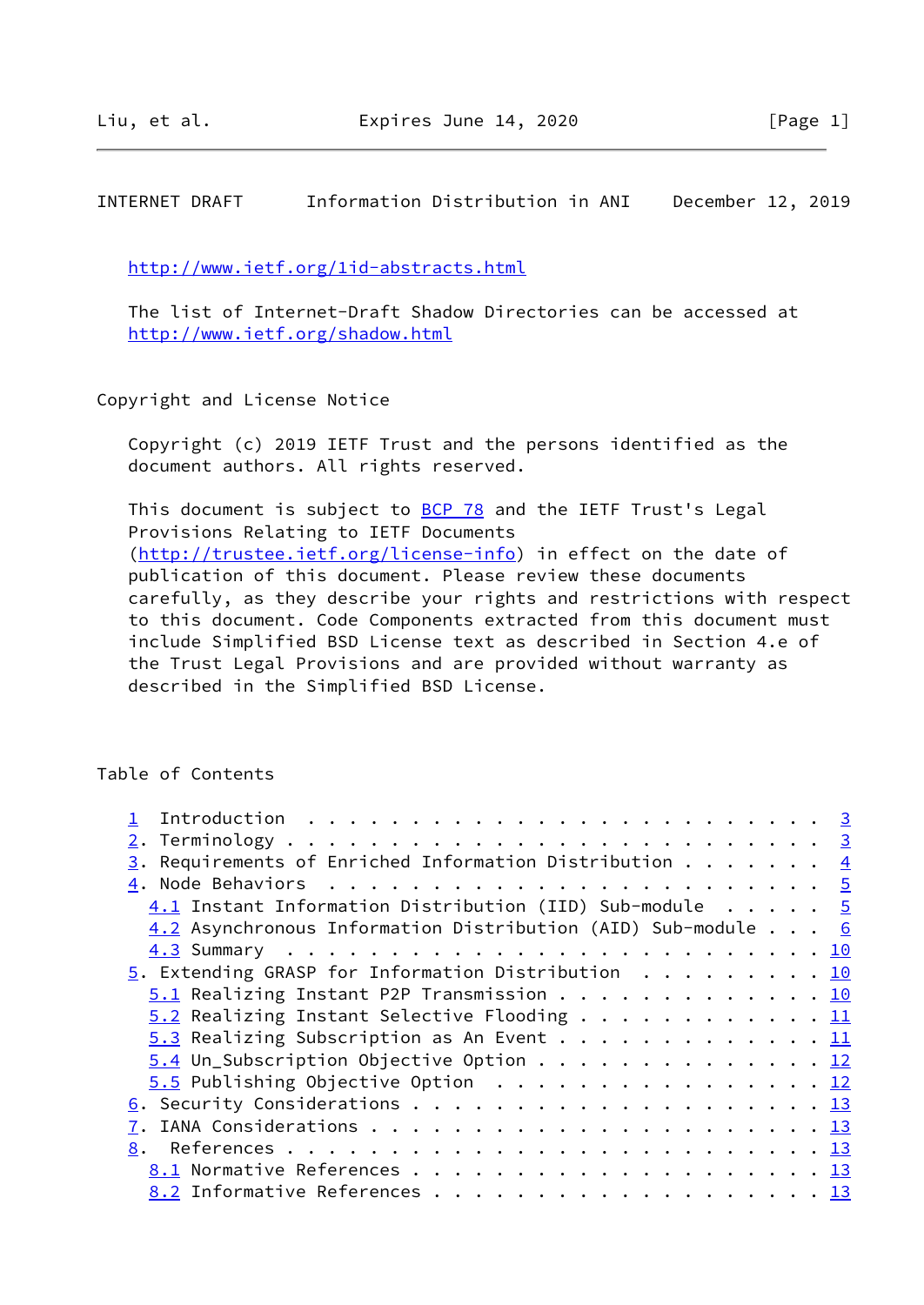Authors' Addresses . . . . . . . . . . . . . . . . . . . . . . . . [14](#page-14-1) [Appendix A](#page-19-0). Real-world Use Cases of Information Distribution . . . [15](#page-15-3) [Appendix B](#page-21-0). Information Distribution Module in ANI  $\dots$  . . . . . [18](#page-19-1) [Appendix C](#page-22-0). Asynchronous Information Distribution Integrated with GRASP APIs . . . . . . . . . . . . . . . . . . . . . [18](#page-19-1)

| [Page 2]<br>Liu, et al.<br>Expires June 14, 2020 |  |
|--------------------------------------------------|--|
|--------------------------------------------------|--|

<span id="page-2-1"></span>INTERNET DRAFT Information Distribution in ANI December 12, 2019

### <span id="page-2-0"></span>[1](#page-2-0) Introduction

 In an autonomic network, autonomic functions (AFs) running on autonomic nodes constantly exchange information, e.g. AF control/management signaling or AF data exchange. This document discusses the information distribution capability of such exchanges between AFs.

 Depending on the number of participants, the information can be distributed in in the following scenarios:

 1) Point-to-point (P2P) Communication: information is exchanged between parties, i.e. two nodes.

 2) One-to-Many Communication: information exchanges involve an information source and multiple receivers.

 The approaches to information distribution can be chiefly categorized into two basic modes:

 1) An instantaneous mode (push): a source sends the actual content (e.g. control/management signaling, synchronization data and so on) to all interested receiver(s) immediately. Generally, some preconfiguration is required, as nodes interested in this information must be already known to all nodes in the sense that any receiving node must be able to decide, to which nodes this data is to be sent.

 2) An asynchronous mode (delayed pull): here, a source publishes the content in some form in the network, which may later be looked for, found and retrieved by some endpoints in the AN. Here, depending on the size of the content, either the whole content or only its metadata might be published into the AN. In the latter case the metadata (e.g. a content descriptor, e.g. a key, and a location in the ANI) may be used for the actual retrieval. Importantly, the source, i.e. here publisher, needs to be able to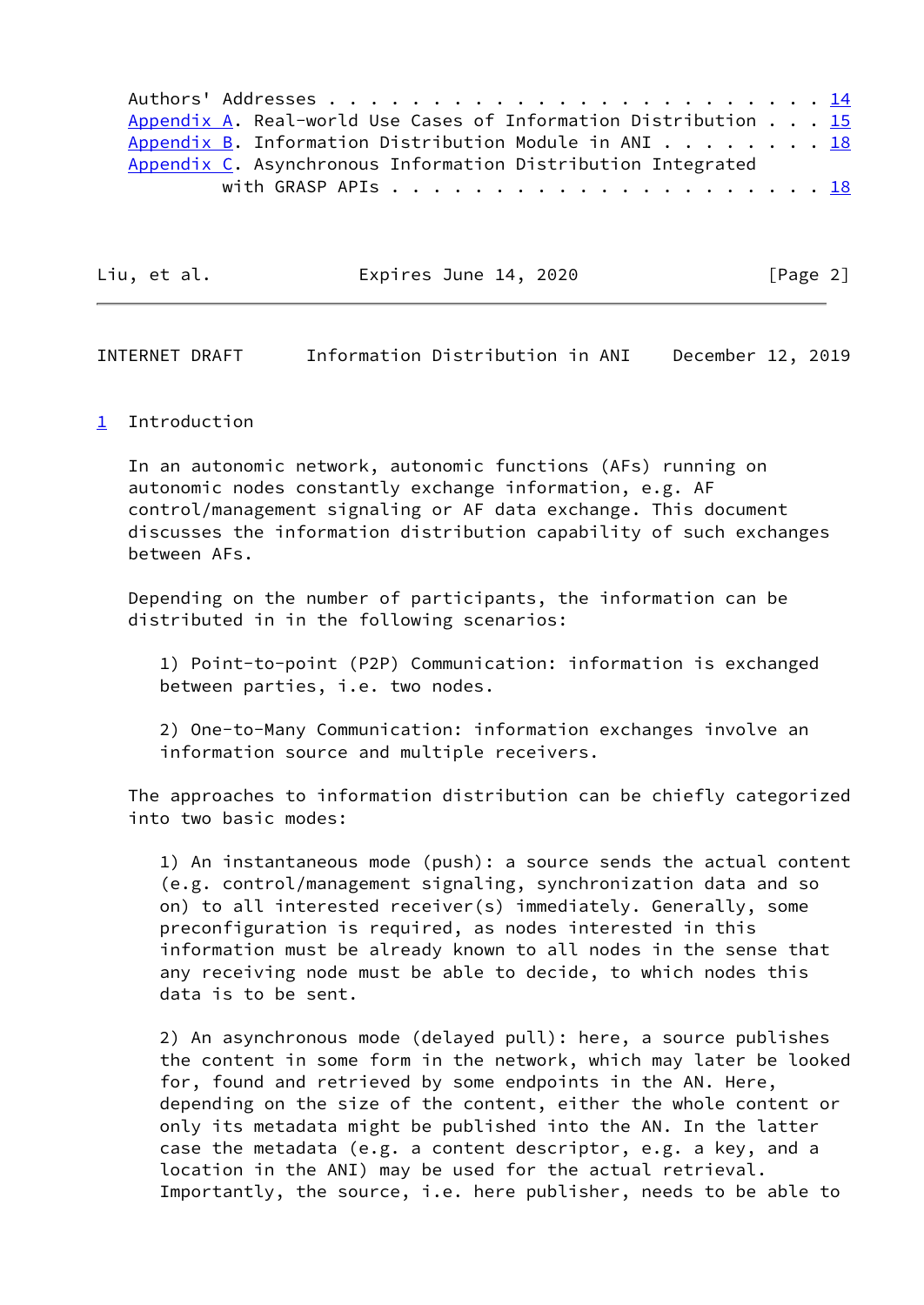determine the node, where the information (or its metadata) can be stored.

 To avoid repetitive implementations by each AF developer, this document opts for a common support for information distribution implemented as a basic ANI capability, therefore available to all AFs. In fact, GRASP already provides part of the capabilities.

 Regardless, an AF may still define and implement its own information distribution capability. Such a capability may then be advertised using the common information distribution capability defined in this document. Overall, ANI nodes and AFs may decide, which of the

| Liu, et al.<br>Expires June 14, 2020 | [Page 3] |
|--------------------------------------|----------|
|--------------------------------------|----------|

<span id="page-3-1"></span>INTERNET DRAFT Information Distribution in ANI December 12, 2019

 information distribution mechanisms they want to use for which type of information, according to their own preferences (e.g. semantic routing table, etc.)

 This document first analyzes requirements for information distribution in autonomic networks ([Section 3\)](#page-4-0) and then discuss the relevant node behavior  $(Section 4)$  $(Section 4)$ . After that, the required GRASP extensions are formally introduced ([Section 5\)](#page-13-1).

### <span id="page-3-0"></span>[2](#page-3-0). Terminology

 The key words "MUST", "MUST NOT", "REQUIRED", "SHALL", "SHALL NOT", "SHOULD", "SHOULD NOT", "RECOMMENDED", "MAY", and "OPTIONAL" in this document are to be interpreted as described in [RFC 2119 \[RFC2119](https://datatracker.ietf.org/doc/pdf/rfc2119)].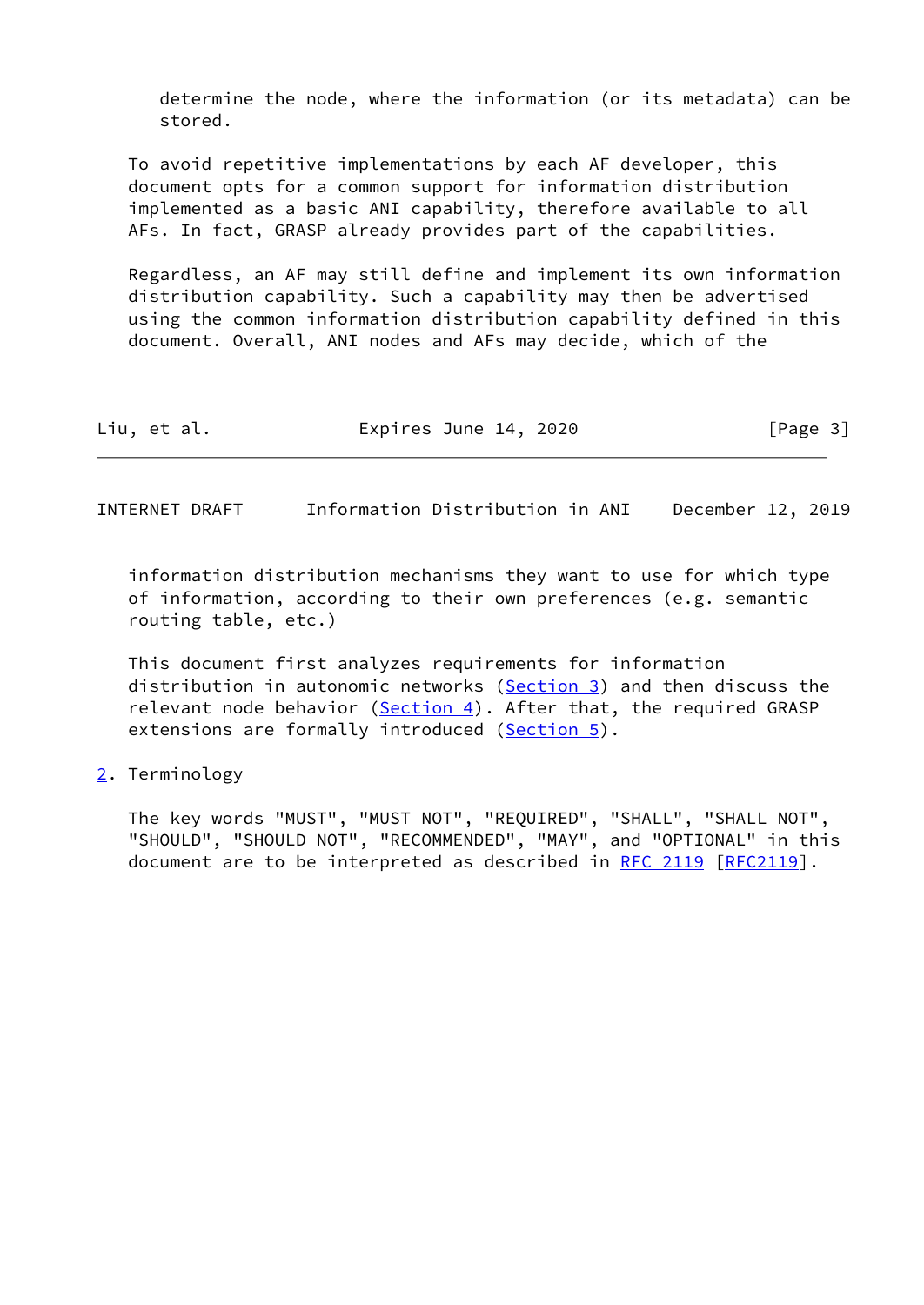Liu, et al. **Expires June 14, 2020** [Page 4]

<span id="page-4-1"></span>INTERNET DRAFT Information Distribution in ANI December 12, 2019

<span id="page-4-0"></span>[3](#page-4-0). Requirements for Information Distribution in ANI

 The question of information distribution in an autonomic network can be discussed through particular use cases or more generally. Depending on the situation it can be quite simple or might require more complex provisions.

 Indeed, in the simplest case, the information can be sent: 1) at once (in one packet, in one flow), 2) straightaway (send-and-forget), 3) to all nodes.

 Presuming 1), 2) and 3) hold, information distribution in smaller or scarce topologies can be implemented using broadcast, i.e. unconstrained flooding. For reasons well-understood, this approach has its limits in larger and denser networks. In this case, a graph can be constructed such that it contains every node exactly once (e.g. a spanning tree), still allowing to distribute any information to all nodes straightaway. Multicast tree construction protocols could be used in this case. There are reasonable use cases for such scenarios, as presented in [Appendix B.](#page-21-0)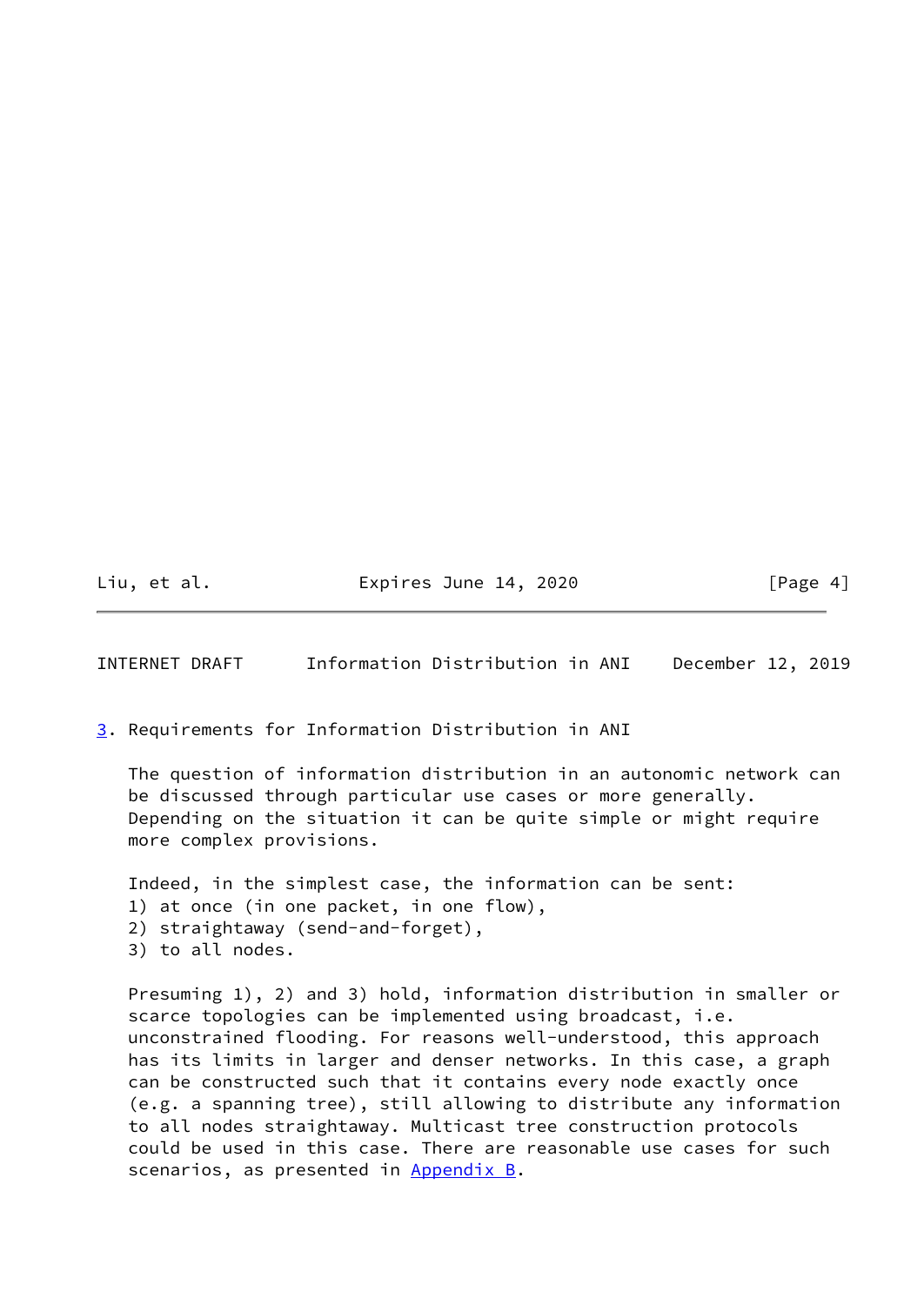A more complex scenario arises, if only 1) and 2) hold, but the information only concerns a subset of nodes. Then, some kind of selection becomes required, to which nodes the given information should be distributed. Here, a further distinction is necessary; notably, if the selection of the target nodes is with respect to the nature or position of the node, or whether it is with respect to the information content. If the first, some knowledge about the node types, its topological position, etc (e.g. the routing information within ANI) can be used to distinguish nodes accordingly. For instance, edge nodes and forwarding nodes can be distinguished in this way. If the distribution scope is primarily to be defined by the information elements, then a registration / join / subscription or label distribution mechanism is unavoidable. This would be the case, for instance, if the AFs can be dynamically deployed on nodes, and the information is majorily destined to the AFs. Then, depending on the current AF deployment, the distribution scope must be adjusted as well.

 If only 1) holds, but the information content might be required again and again, or might not yet be fully available, then more complex mechanisms might be required to store the information within the network for later, for further redistribution, and for notification of interested nodes. Examples for this include distribution of reconfiguration information for different AF instances, which might not require an immediate action, but only an eventual update of the parameters. Also, in some situations, there could be a significant

| Liu, et al.<br>Expires June 14, 2020 | [Page 5] |
|--------------------------------------|----------|
|--------------------------------------|----------|

<span id="page-5-0"></span>INTERNET DRAFT Information Distribution in ANI December 12, 2019

 delay between the occurrence of a new event and the full content availability (e.g. if the processing requires a lot of time).

 Finally, none of the three might hold. Then, along with the subscription and notification, the actual content might be different from its metadata, i.e. some description of the content and, possibly, its location. The fetching can then be implemented in different, appropriate ways, if necessary as a complex transport session.

 In essence, as flooding is usually not an option, and the interest of nodes for particular information elements can change over time, ANI should support autonomics also for the information distribution.

This calls for autonomic mechanisms in the ANI, allowing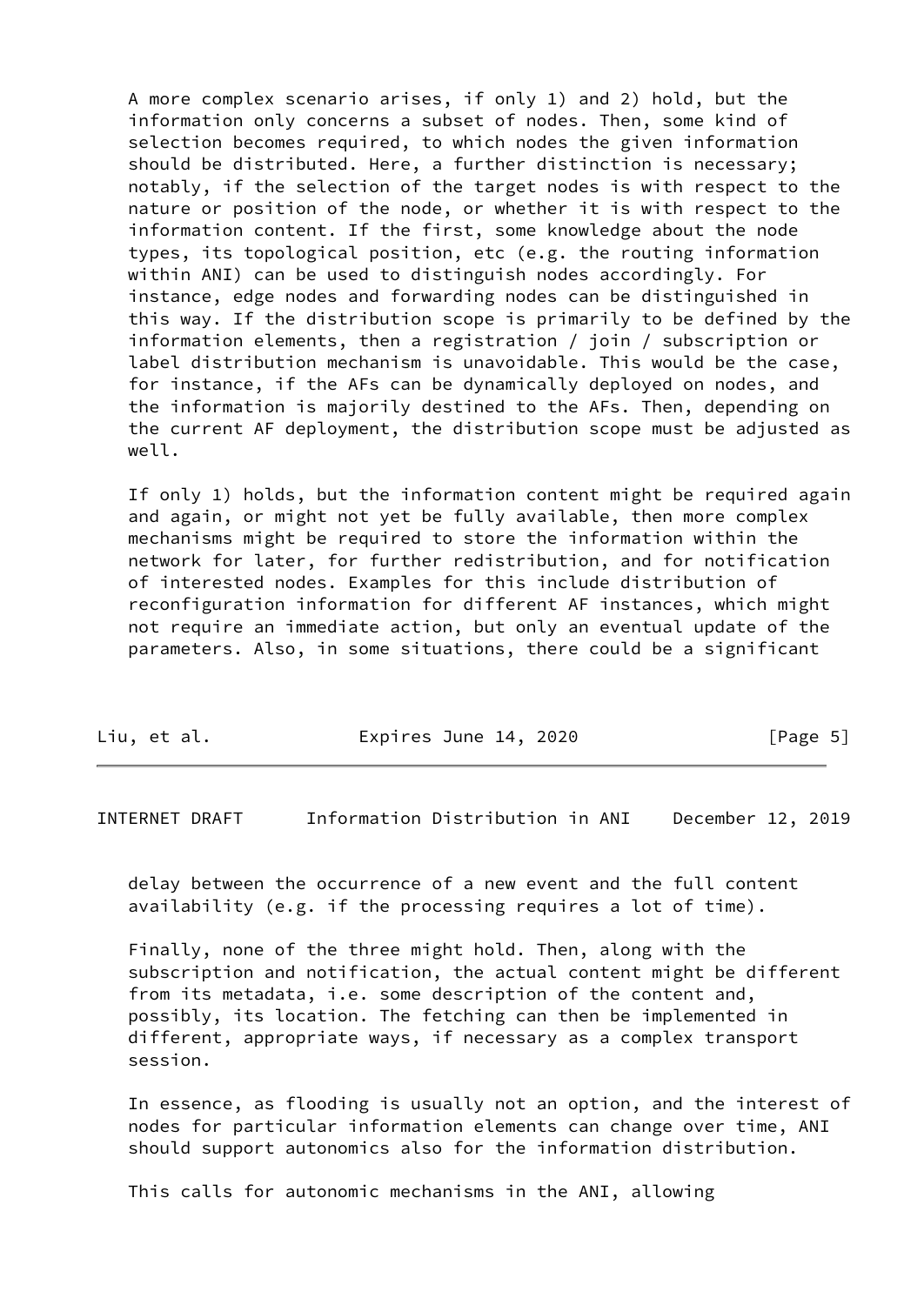participating nodes to 1) advertise or publish 2) look for or subscribe to 3) store 4) fetch/retrieve 5) instantaneously push information elements.

 In the following cases, situations depicting diverse information distribution needs are discussed.

 1) Long Communication Intervals. The actual sending of the information is not necessarily instantaneous with some event. Advanced AFs may involve into longer jobs/tasks (e.g. database lookup, authentication etc.) when processing requests, and might not be able to reply immediately. Instead of actively waiting for the reply, a better way for an interested AF might be to get notified, when the reply is finally available.

 2) Common Interest Distribution. AFs may share interest in common information. For example, the network intent will be distributed to network nodes enrolled, which is usually one-to-many scenario. Intent distribution can also be performed by an instant flooding (e.g. via GRASP) to every network node. However, because of network dynamics, not every node can be just ready at the moment when the network intent is broadcast. Also, a flooding often does not cover all network nodes as there is usually a limitation on the hop number. In fact, nodes may join in the network sequentially. In this situation, an asynchronous communication model could be a better choice where every (newly joining) node can subscribe the intent information and will get notified if it is ready (or updated).

 3) Distributed Coordination. With computing and storage resources on autonomic nodes, alive AFs not only consume but also generate data information. An example is AFs coordinating with each other as distributed schedulers, responding to service requests and

| Liu, et al. | Expires June 14, 2020 | [Page 6] |
|-------------|-----------------------|----------|
|-------------|-----------------------|----------|

INTERNET DRAFT Information Distribution in ANI December 12, 2019

 distributing tasks. It is critical for those AFs to make correct decisions based on local information, which might be asymmetric as well. AFs may also need synthetic/aggregated data information (e.g. statistic info, like average values of several AFs, etc.) to make decisions. In these situations, AFs will need an efficient way to form a global view of the network (e.g. about resource consumption, bandwidth and statistics). Obviously, purely relying on instant communication model is inefficient, while a scalable,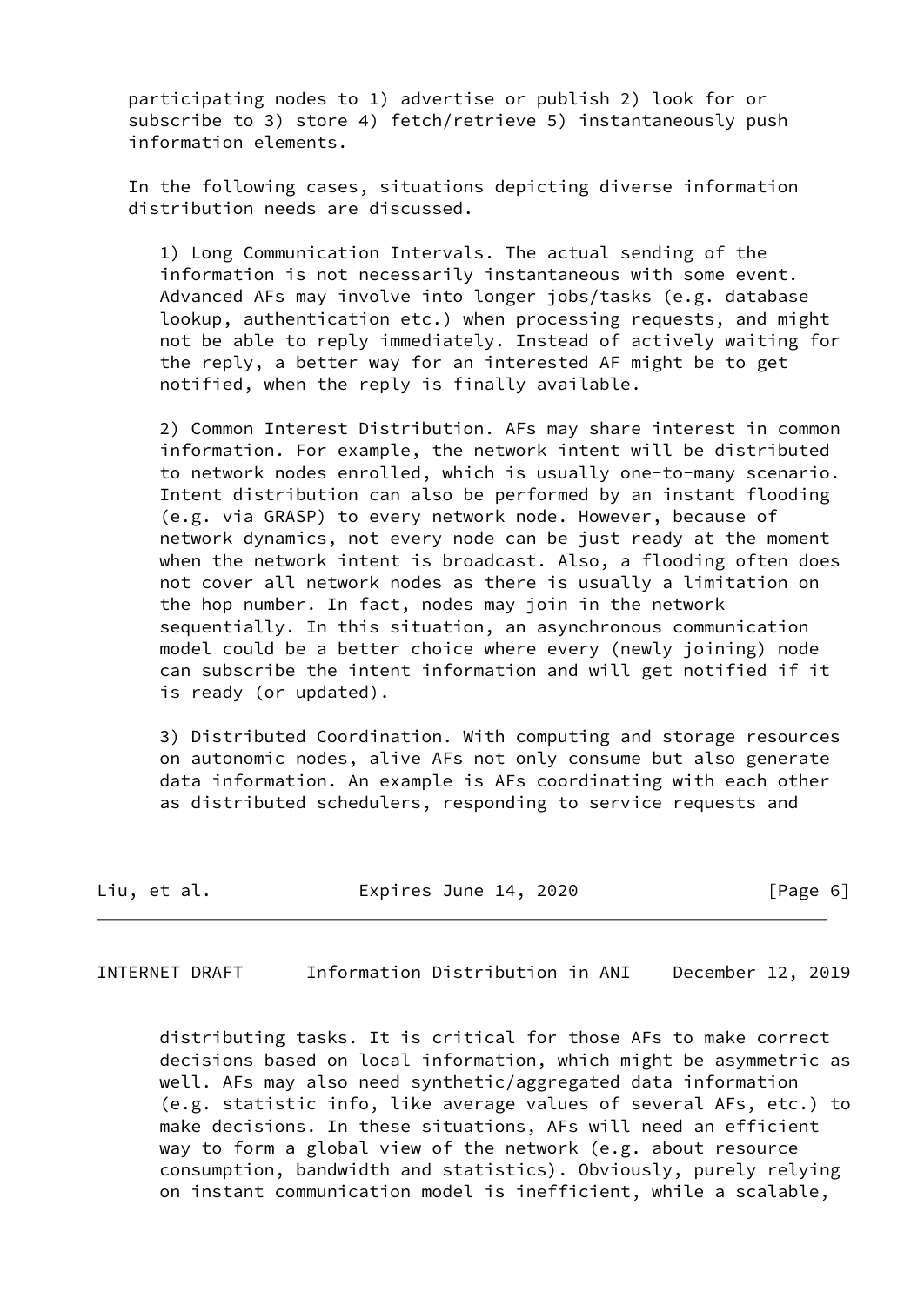common, yet distributed data layer, on which AFs can store and share information in an asynchronous way, should be a better choice.

 Therefore, for ANI, in order to support various communication scenarios, an information distribution module is required, and both instantaneous and asynchronous communication models should be supported. Some real-world use cases are introduced in [Appendix A.](#page-19-0)

# <span id="page-7-0"></span>[4](#page-7-0). Node Behaviors

 In this section, how a node should behave in order to support the two identified modes of information distribution is discussed. An ANI is a distributed system, so the information distribution module must be implemented in a distributed way as well.

<span id="page-7-1"></span>[4.1](#page-7-1) Instant Information Distribution (IID) Sub-module

 In this case, An information sender directly specifies the information receiver(s). The instant information distribution sub module will be the main element.

#### 4.1.1 Instant P2P Communication

 IID sub-module performs instant information transmission for ASAs running in an ANI. In specific, IID sub-module will have to retrieve the address of the information receiver specified by an ASA, then deliver the information to the receiver. Such a delivery can be done either in a connectionless or a connection-oriented way.

 Current GRASP provides the capability to support instant P2P synchronization for ASAs. A P2P synchronization is a use case of P2P information transmission. However, as mention in [Section 3](#page-4-0), there are some scenarios where one node needs to transmit some information to another node(s). This is different to synchronization because after transmitting the information, the local status of the information does not have to be the same as the information sent to the receiver. This is not directly support by existing GRASP.

Liu, et al. **Expires June 14, 2020** [Page 7]

INTERNET DRAFT Information Distribution in ANI December 12, 2019

4.1.2 Instant Flooding Communication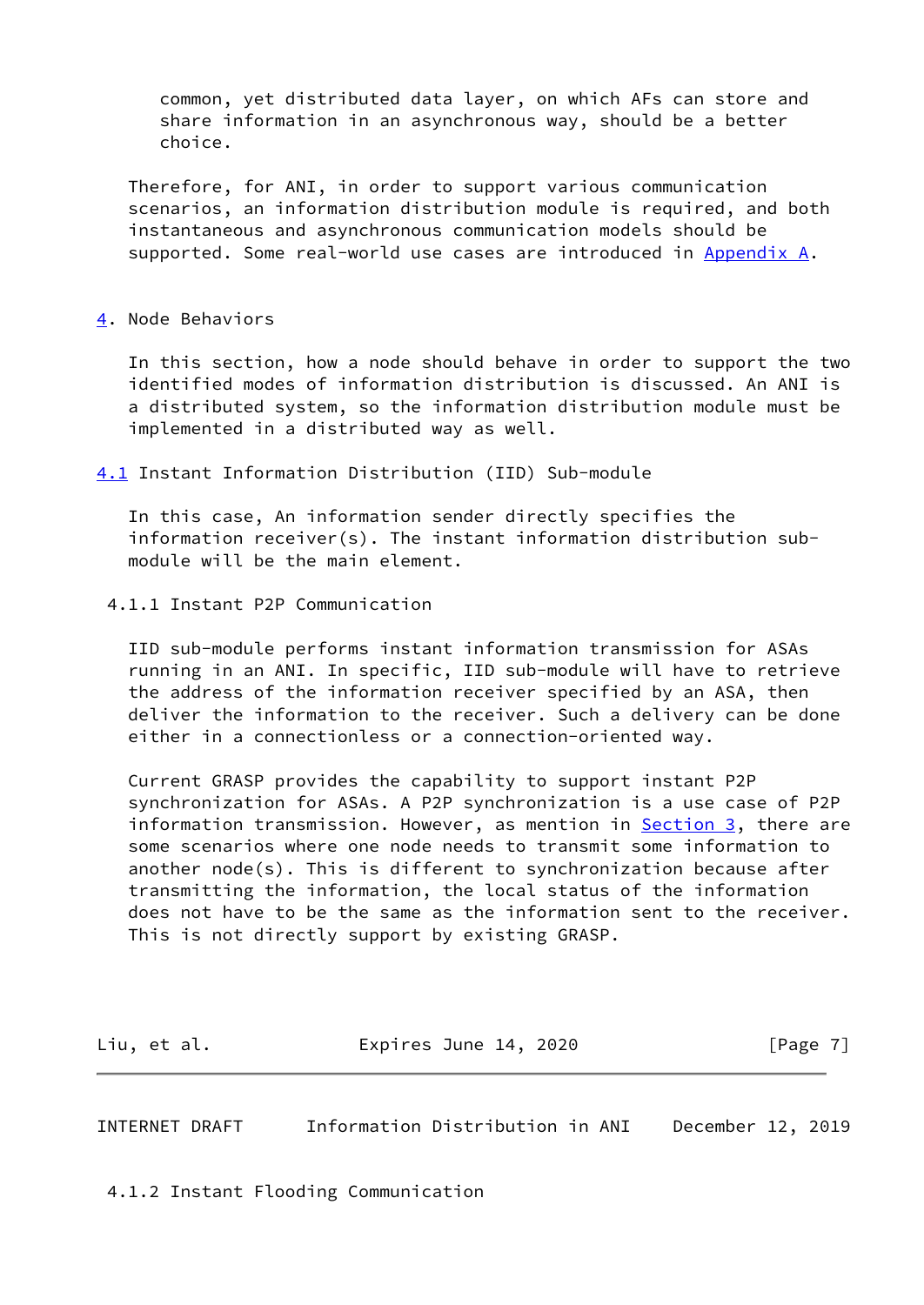IID sub-module finishes instant flooding for ASAs in an ANI. Instant flooding is for all ASAs in an ANI. An information sender has to specify a special destination address of the information and broadcast to all interfaces to its neighbors. When another IID sub module receives such a broadcast, after checking its TTL, it further broadcast the message to the neighbors. In order to avoid flooding storms in an ANI, usually a TTL number is specified, so that after a pre-defined limit, the flooding message will not be further broadcast again.

 In order to avoid unnecessary flooding, a selective flooding can be done where an information sender wants to send information to multiple receivers at once. When doing this, sending information needs to contain criteria to judge on which interfaces the distributed information should and should not be sent. Specifically, the criteria contain:

 o Matching Condition: a set of matching rules such as addresses of recipients, node features and so on.

 o Action: what the node needs to do when the Matching Condition is fulfilled. For example, the action could be forwarding or discarding the distributed message.

 Sent information must be included in the message distributed from the sender. The receiving node reacts by first checking the carried Matching Condition in the message to decide who should consume the message, which could be either the node itself, some neighbors or both. If the node itself is a recipient, Action field is followed; if a neighbor is a recipient, the message is sent accordingly.

 An exemplary extension to support selective flooding on GRASP is described in [Section 5](#page-13-1).

<span id="page-8-0"></span>[4.2](#page-8-0) Asynchronous Information Distribution (AID) Sub-module

 In asynchronous information distribution, sender(s) and receiver(s) are not immediately specified while they may appear in an asynchronous way. Firstly, AID sub-module enables that the information can be stored in the network; secondly, AID sub-module provides an information publication and subscription (Pub/Sub) mechanism for ASAs.

 As sketched in the previous section, in general each node requires two modules: 1) Information Storage (IS) module and 2) Event Queue (EQ) module in the information distribution module. Details of the

Liu, et al. **Expires June 14, 2020** [Page 8]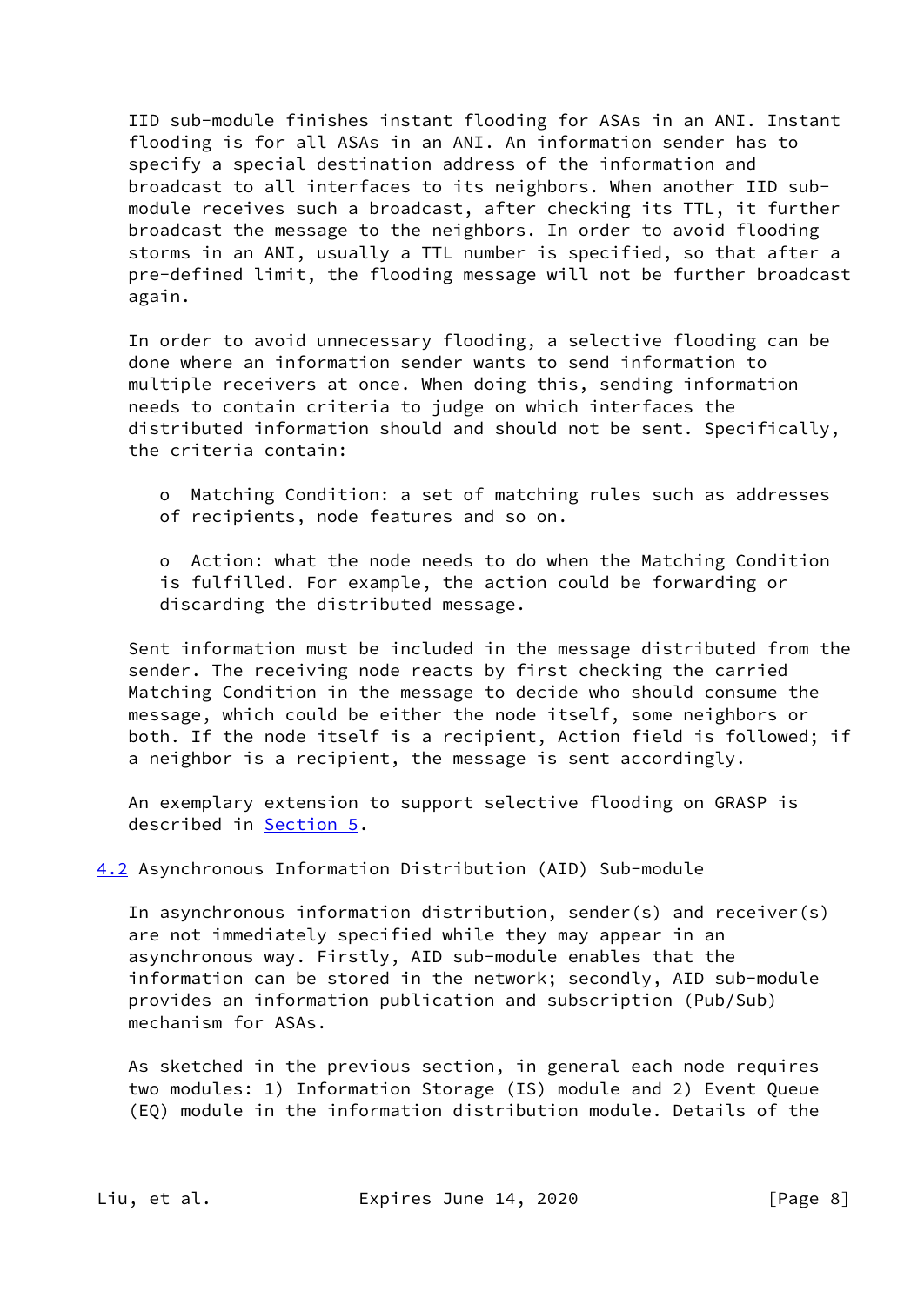two modules are described in the following sections.

4.2.1 Information Storage

 IS module handles how to save and retrieve information for ASAs across the network. The IS module uses a syntax to index information, generating the hash index value (e.g. a hash value) of the information and mapping the hash index to a certain node in ANI. Note that, this mechanism can use existing solutions. Specifically, storing information in an ANIMA network will be realized in the following steps.

 1) ASA-to-IS Negotiation. An ASA calls the API provided by information distribution module (directly supported by IS sub module) to request to store the information somewhere in the network. The IS module performs various checks of the request (e.g. permitted information size).

 2) Storing Peer Mapping. The information block will be handled by the IS module in order to calculate/map to a peer node in the network. Since ANIMA network is a peer-to-peer network, a typical way is to use distributed hash table (DHT) to map information to a unique index identifier. For example, if the size of the information is reasonable, the information block itself can be hashed, otherwise, some meta-data of the information block can be used to generate the mapping.

 3) Storing Peer Negotiation Request. Negotiation request of storing the information will be sent from the IS module to the IS module on the destination node. The negotiation request contains parameters about the information block from the source IS module. According to the parameters as well as the local available resource, the requested storing peer will send feedback the source IS module.

 4) Storing Peer Negotiation Response. Negotiation response from the storing peer is sent back to the source IS module. If the source IS module gets confirmation that the information can be stored, source IS module will prepare to transfer the information block; otherwise, a new storing peer must be discovered (i.e. going to step 7).

 5) Information Block Transfer. Before sending the information block to the storing peer that already accepts the request, the IS module of the source node will check if the information block can be afforded by one GRASP message. If so, the information block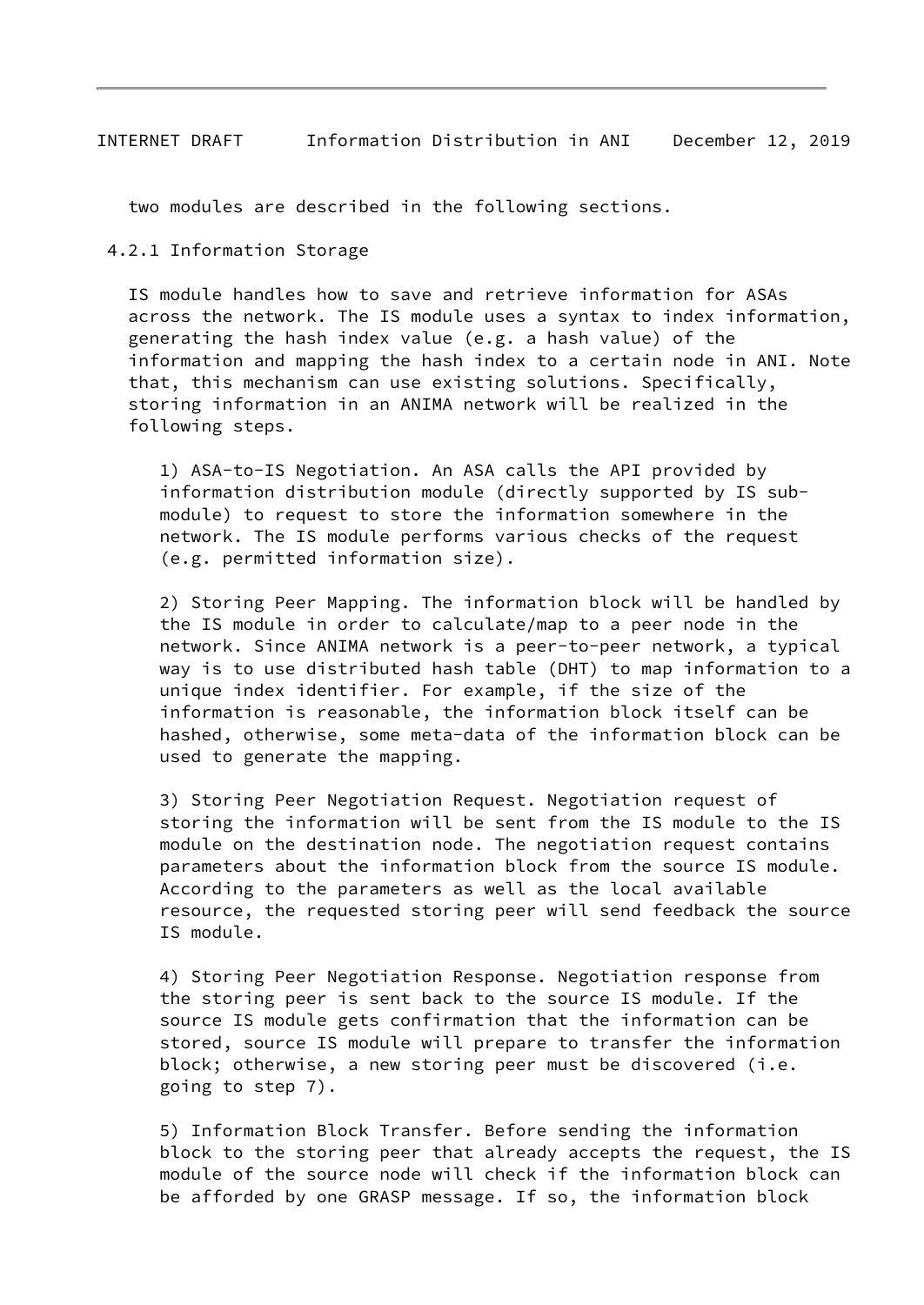will be directly sent by calling a GRASP API. Otherwise, a bulk data transmission is needed. For that, there are multiple ways to

Liu, et al. **Expires June 14, 2020** [Page 9]

<span id="page-10-0"></span>INTERNET DRAFT Information Distribution in ANI December 12, 2019

do it.

 The first option is to utilize one of existing protocols that is independent of the GRASP stack. For example, a session connectivity can be established to the storing peer, and over the connection the bulky data can be transmitted part by part. In this case, the IS module should support basic TCP-based session protocols such as HTTP(s) or native TCP.

 The second option is to directly use GRASP itself for bulky data transferring.  $[I-D.carpenter-animal-rasp-bulk-04]$ .

 6) Information Writing. Once the information block (or a smaller block) is received, the IS module of the storing peer will store the data block in the local storage is accessible.

 7) (Optional) New Storing Peer Discovery. If the previously selected storing peer is not available to store the information block, the source IS module will have to identify a new destination node to start a new negotiation. In this case, the discovery can be done by using discovery GRASP API to identify a new candidate, or more complex mechanisms can be introduced.

 Similarly, Getting information from an ANI will be realized in the following steps.

 1) ASA-to-IS Request. An ASA accesses the IS module via the APIs exposed by the information distribution module. The key/index of the interested information will be sent to the IS module. An assumption here is that the key/index should be known to an ASA before an ASA can ask for the information. This relates to the publishing/subscribing of the information, which are handled by other modules (e.g. Event Queue with Pub/Sub supported by GRASP).

 2) Storing Peer Mapping. IS module maps the key/index of the requested information to a peer that stores the information, and prepares the information request. The mapping here follows the same mechanism when the information is stored.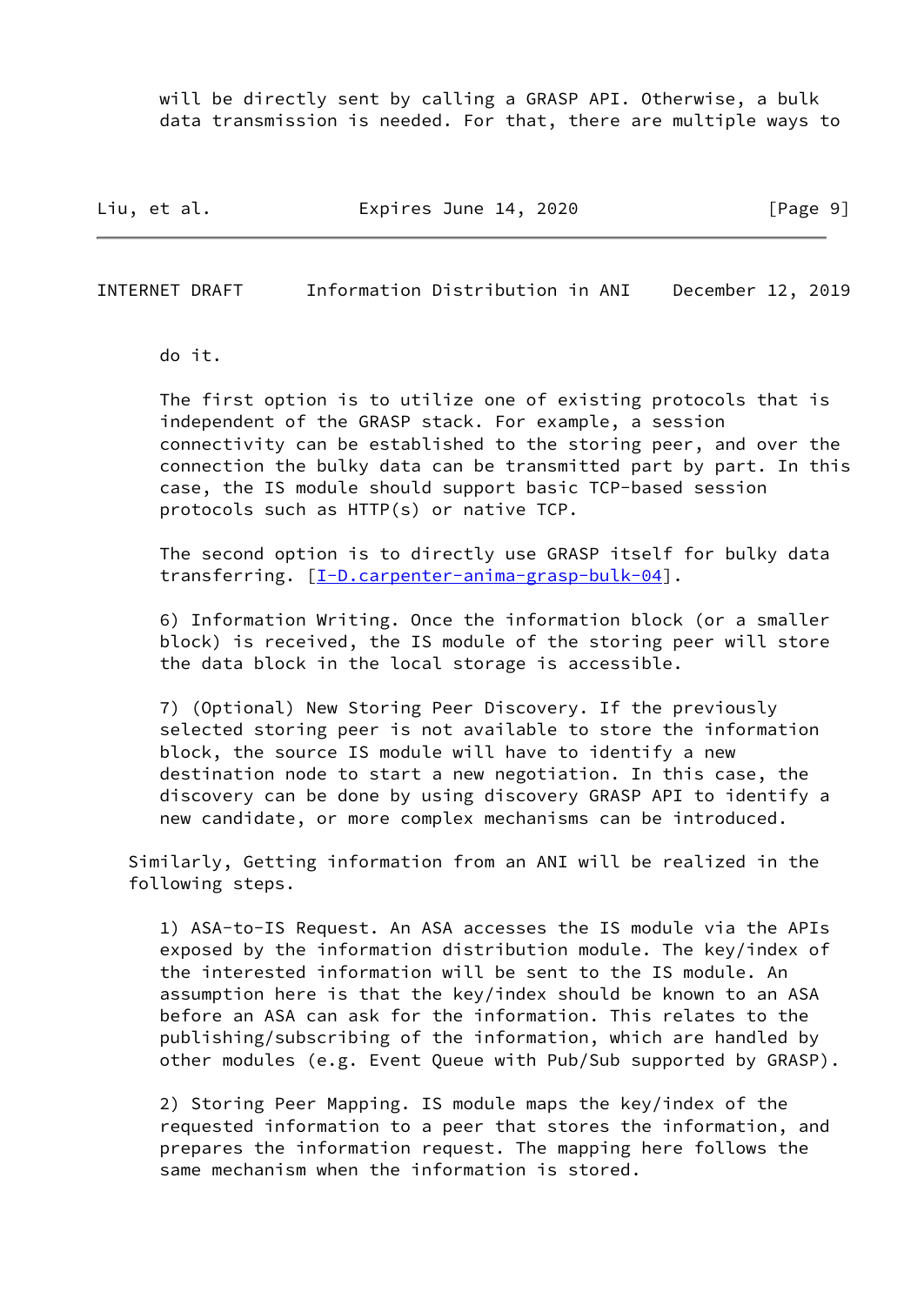3) Retrieval Negotiation Request. The source IS module sends a request to the storing peer and asks if such an information object is available.

 4) Retrieval Negotiation Response. The storing peer checks the key/index of the information in the request, and replies to the source IS module. If the information is found and the information block can be afforded within one GRASP message, the information will be sent together with the response to the source IS module.

| Liu, et al. | Expires June 14, 2020 |  | [Page 10] |
|-------------|-----------------------|--|-----------|
|-------------|-----------------------|--|-----------|

<span id="page-11-0"></span>INTERNET DRAFT Information Distribution in ANI December 12, 2019

 5) (Optional) New Destination Request. If the information is not found after the source IS module gets the response from the originally identified storing peer, the source IS module will have to discover the location of the requested information.

 IS module can reuse distributed databases and key value stores like NoSQL, Cassandra, DHT technologies. storage and retrieval of information are all event-driven responsible by the EQ module.

 4.2.2 Event Queue The Event Queue (EQ) module is to help ASAs to publish information to the network and subscribe to interested information in asynchronous scenarios. In an ANI, information generated on network nodes is an event labeled with an event ID, which is semantically related to the topic of the information. Key features of EQ module are summarized as follows.

 1) Event Group: An EQ module provides isolated queues for different event groups. If two groups of AFs could have completely different purposes, the EQ module allows to create multiple queues where only AFs interested in the same topic will be aware of the corresponding event queue.

 2) Event Prioritization: Events can have different priorities in ANI. This corresponds to how much important or urgent the event implies. Some of them are more urgent than regular ones. Prioritization allows AFs to differentiate events (i.e. information) they publish or subscribe to.

 3) Event Matching: an information consumer has to be identified from the queue in order to deliver the information from the provider. Event matching keeps looking for the subscriptions in the queue to see if there is an exact published event there. Whenever a match is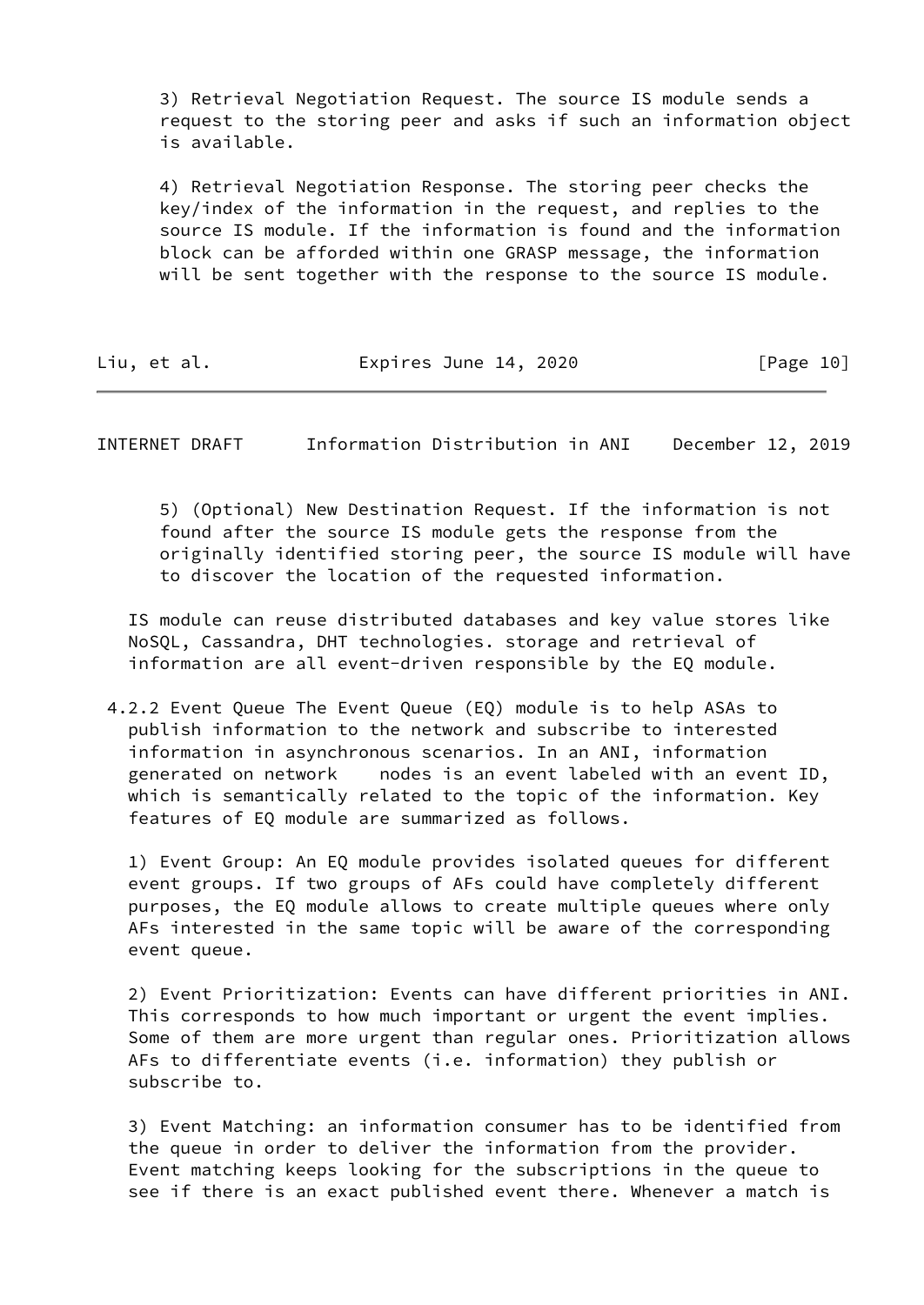found, it will notify the upper layer to inform the corresponding ASAs who are the information provider and subscriber(s) respectively.

The EQ module on every network node operates as follows.

 1) Event ID Generation: If information of an ASA is ready, an event ID is generated according to the content of the information. This is also related to how the information is stored/saved by the IS module introduced before. Meanwhile, the type of the event is also specified where it can be of control purpose or user plane data.

 2) Priority Specification: According to the type of the event, the ASA may specify its priority to say how this event is to be processed. By considering both aspects, the priority of the event will be determined.

| Liu, et al. |  | Expires June 14, 2020 | [Page 11] |
|-------------|--|-----------------------|-----------|
|-------------|--|-----------------------|-----------|

<span id="page-12-0"></span>INTERNET DRAFT Information Distribution in ANI December 12, 2019

 3) Event Enqueue: Given the event ID, event group and its priority, a queue is identified locally if all criteria can be satisfied. If there is such a queue, the event will be simply added into the queue, otherwise a new queue will be created to accommodate such an event.

 4) Event Propagation: The published event will be propagated to the other network nodes in the ANIMA domain. A propagation algorithm can be employed to optimize the propagation efficiency of the updated event queue states.

 5) Event Match and Notification: While propagating updated event states, EQ module in parallel keeps matching published events and its interested consumers. Once a match is found, the provider and subscriber(s) will be notified for final information retrieval.

 The category of event priority is defined as the following. In general, there are two event types:

 1) Network Control Event: This type of events are defined by the ANI for operational purposes on network control. A pre-defined priority levels for required system messages is suggested. For highest level to lowest level, the priority value ranges from NC\_PRIOR\_HIGH to NC\_PRIOR\_LOW as integer values. The NC\_PRIOR\_\* values will be defined later according to the total number system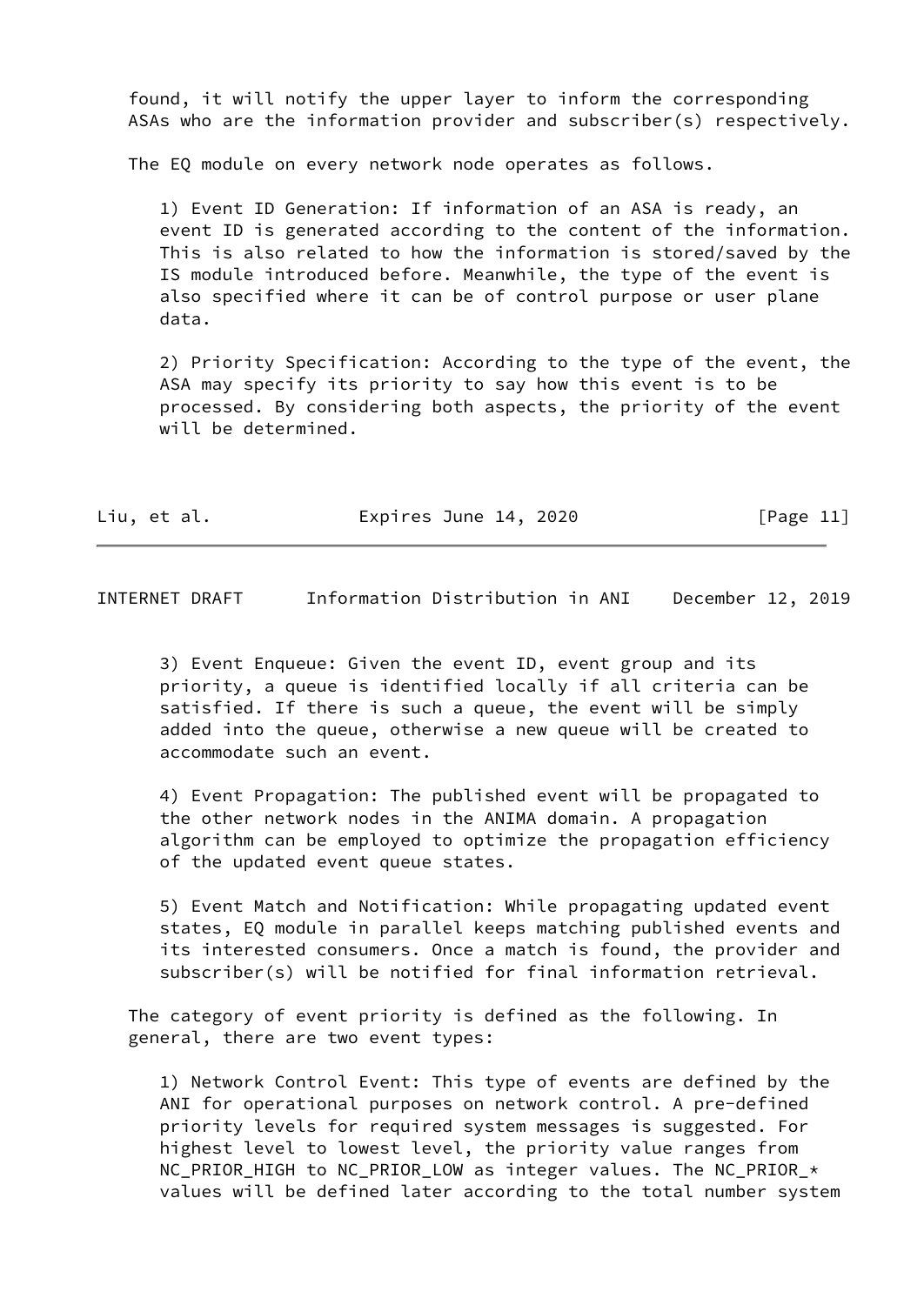events required by the ANI;

 2) Custom ASA Event: This type of events are defined by the ASAs of users. This specifies the priority of the message within a group of ASAs, therefore it is only effective among ASAs that join the same message group. Within the message group, a group header/leader has to define a list of priority levels ranging from CUST\_PRIOR\_HIGH to CUST\_PRIOR\_LOW. Such a definition completely depends on the individual purposes of the message group.

 When a system message is delivered, its event type and event priority value have to be both specified;

 Event contains the address where the information is stored, after a subscriber is notified, it directly retrieves the information from the given location.

<span id="page-13-0"></span>[4.3](#page-13-0) Summary

 In summary, the general requirements for the information distribution module on each autonomic node are realized by two sub-modules handling instant communications and asynchronous communications, respectively. For instantaneous mode, node requirements are simple,

| Expires June 14, 2020<br>Liu, et al. | [Page 12] |  |
|--------------------------------------|-----------|--|
|--------------------------------------|-----------|--|

<span id="page-13-3"></span>INTERNET DRAFT Information Distribution in ANI December 12, 2019

 calling for support for additional signaling. With minimum efforts, reusing the existing GRASP is possible.

 For asynchronous mode, information distribution module uses new primitives on the wire, and implements an event queue and an information storage mechanism. An architectural consideration on ANI with the information distribution module is briefly discussed in [Appendix B](#page-21-0).

### <span id="page-13-1"></span>[5](#page-13-1). Extending GRASP for Information Distribution

<span id="page-13-2"></span>[5.1](#page-13-2) Realizing Instant P2P Transmission

 This could be a new message in GRASP. In fragmentary CDDL, an Un solicited Synchronization message follows the pattern:

unsolicited\_synch-message = [M\_UNSOLIDSYNCH, session-id,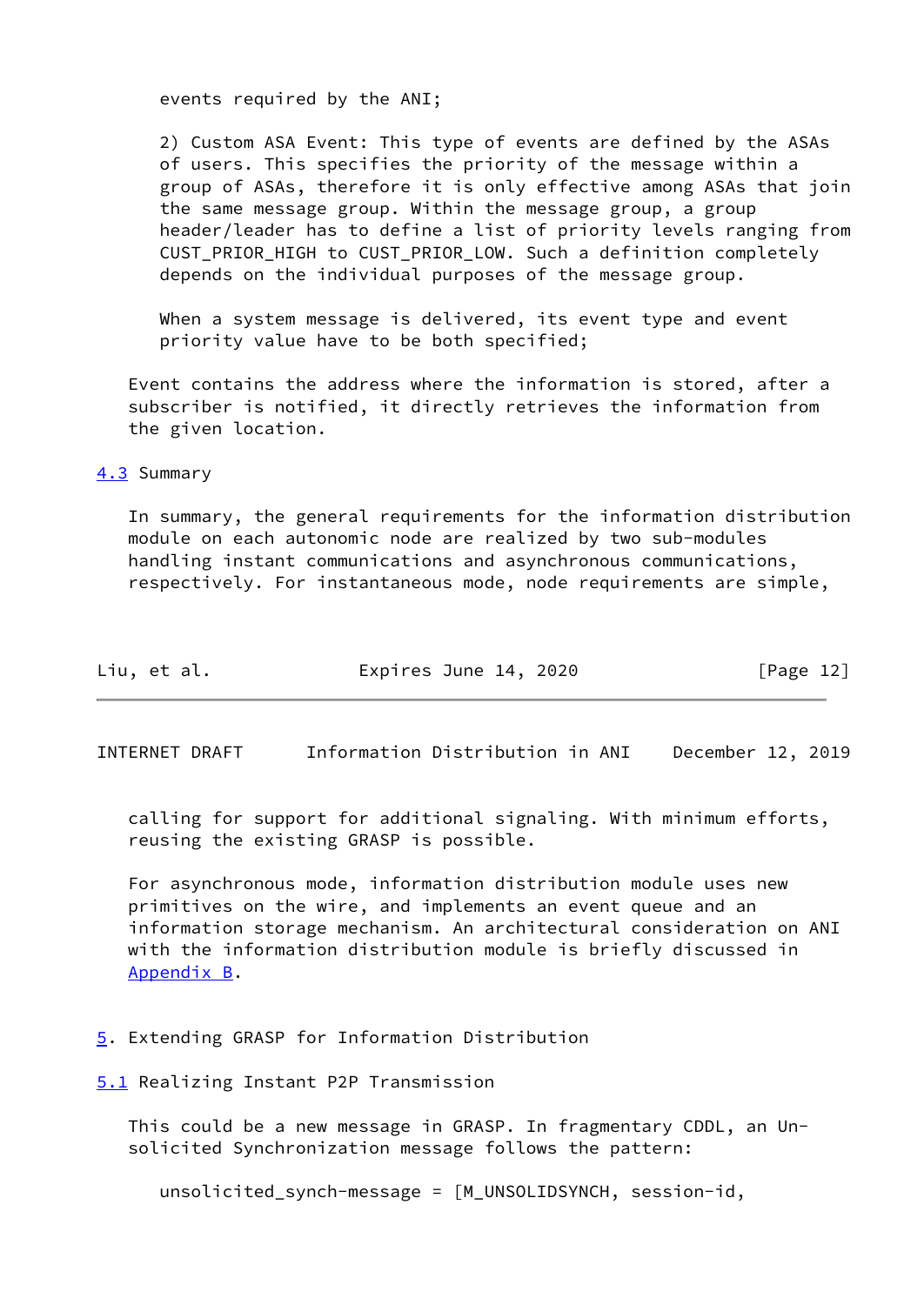```
 objective]
```
 A node MAY actively send a unicast Un-solicited Synchronization message with the Synchronization data, to another node. This MAY be sent to port GRASP\_LISTEN\_PORT at the destination address, which might be obtained by GRASP Discovery or other possible ways. The synchronization data are in the form of GRASP Option(s) for specific synchronization objective(s).

<span id="page-14-0"></span>[5.2](#page-14-0) Realizing Instant Selective Flooding

 Since normal flooding is already supported by GRASP, this section only defines the selective flooding extension.

In fragmentary CDDL, the selective flooding follows the pattern:

 selective-flood-option = [O\_SELECTIVE\_FLOOD, +O\_MATCH-CONDITION, match-object, action]

 O\_MATCH-CONDITION = [O\_MATCH-CONDITION, Obj1, match-rule, Obj2]  $Obj1 = text$  match-rule = GREATER / LESS / WITHIN / CONTAIN  $Obj2 = text$  match-object = NEIGHBOR / SELF action = FORWARD / DROP

Liu, et al. **Expires June 14, 2020** [Page 13]

<span id="page-14-1"></span>INTERNET DRAFT Information Distribution in ANI December 12, 2019

 The option field encapsulates a match-condition option which represents the conditions regarding to continue or discontinue flood the current message. For the match-condition option, the Obj1 and Obj2 are to objects that need to be compared. For example, the Obj1 could be the role of the device and Obj2 could be "RSG". The match rules between the two objects could be greater, less than, within, or contain. The match-object represents of which Obj1 belongs to, it could be the device itself or the neighbor(s) intended to be flooded. The action means, when the match rule applies, the current device just continues flood or discontinues.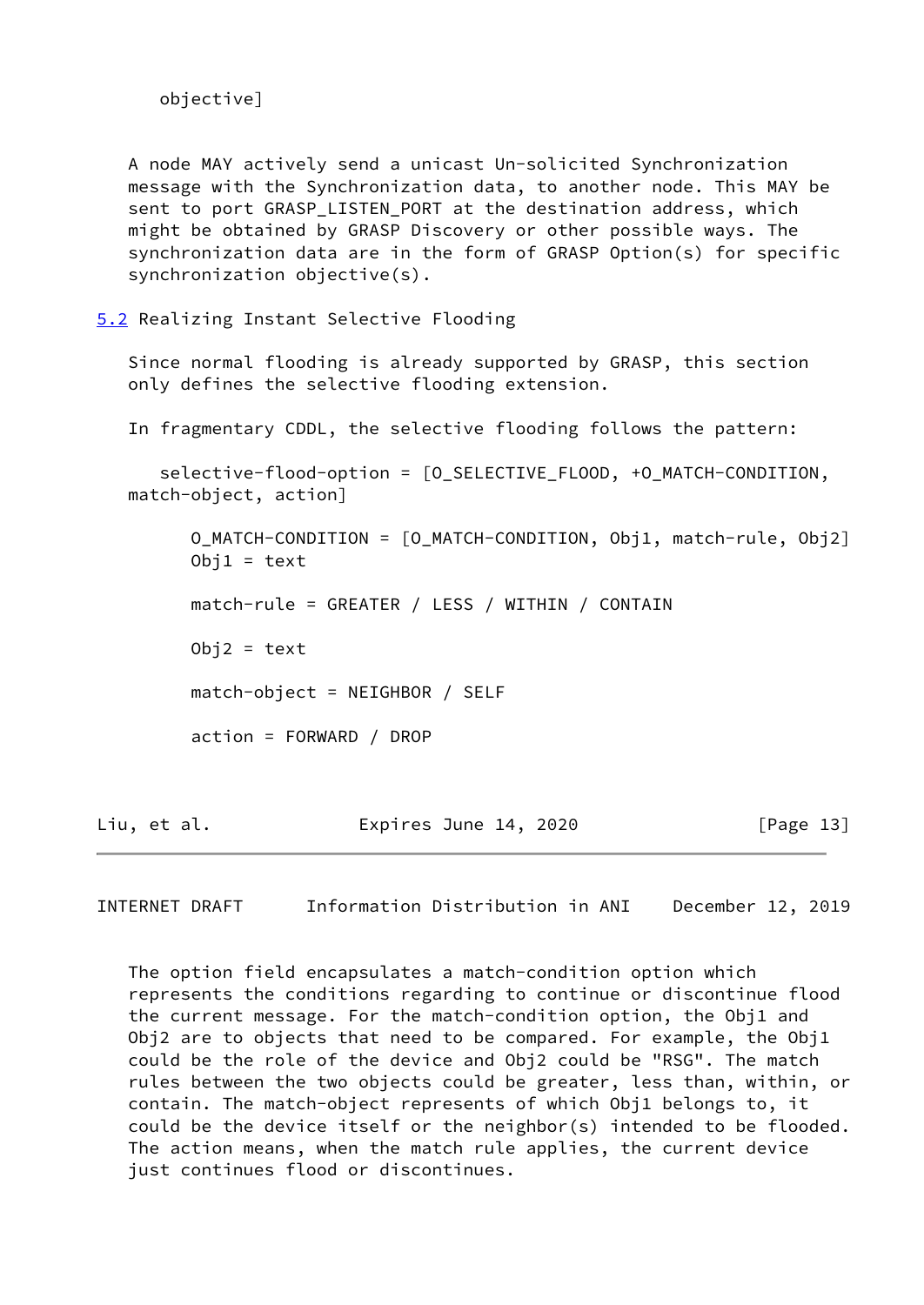<span id="page-15-0"></span>[5.3](#page-15-0) Realizing Subscription as An Event

 In fragmentary CDDL, a Subscription Objective Option follows the pattern:

 subscription-objection-option = [SUBSCRIPTION, 2, 2, subobj] objective-name = SUBSCRIPTION objective-flags = 2  $loop$ -count = 2  $subobj = text$ 

This option MAY be included in GRASP M Synchronization, when included, it means this message is for a subscription to a specific object.

<span id="page-15-1"></span>[5.4](#page-15-1) Un\_Subscription Objective Option

 In fragmentary CDDL, a Un\_Subscribe Objective Option follows the pattern:

```
 Unsubscribe-objection-option = [UNSUBSCRIB, 2, 2, unsubobj]
 objective-name = SUBSCRIPTION
 objective-flags = 2
loop-count = 2
unsubobj = text
```
 This option MAY be included in GRASP M\_Synchronization, when included, it means this message is for a un-subscription to a specific object.

<span id="page-15-2"></span>[5.5](#page-15-2) Publishing Objective Option

In fragmentary CDDL, a Publish Objective Option follows the pattern:

| Liu, et al. | Expires June 14, 2020 | [Page 14] |
|-------------|-----------------------|-----------|
|             |                       |           |

<span id="page-15-3"></span>INTERNET DRAFT Information Distribution in ANI December 12, 2019

```
 publish-objection-option = [PUBLISH, 2, 2, pubobj] objective-name
 = PUBLISH
 objective-flags = 2
loop-count = 2
```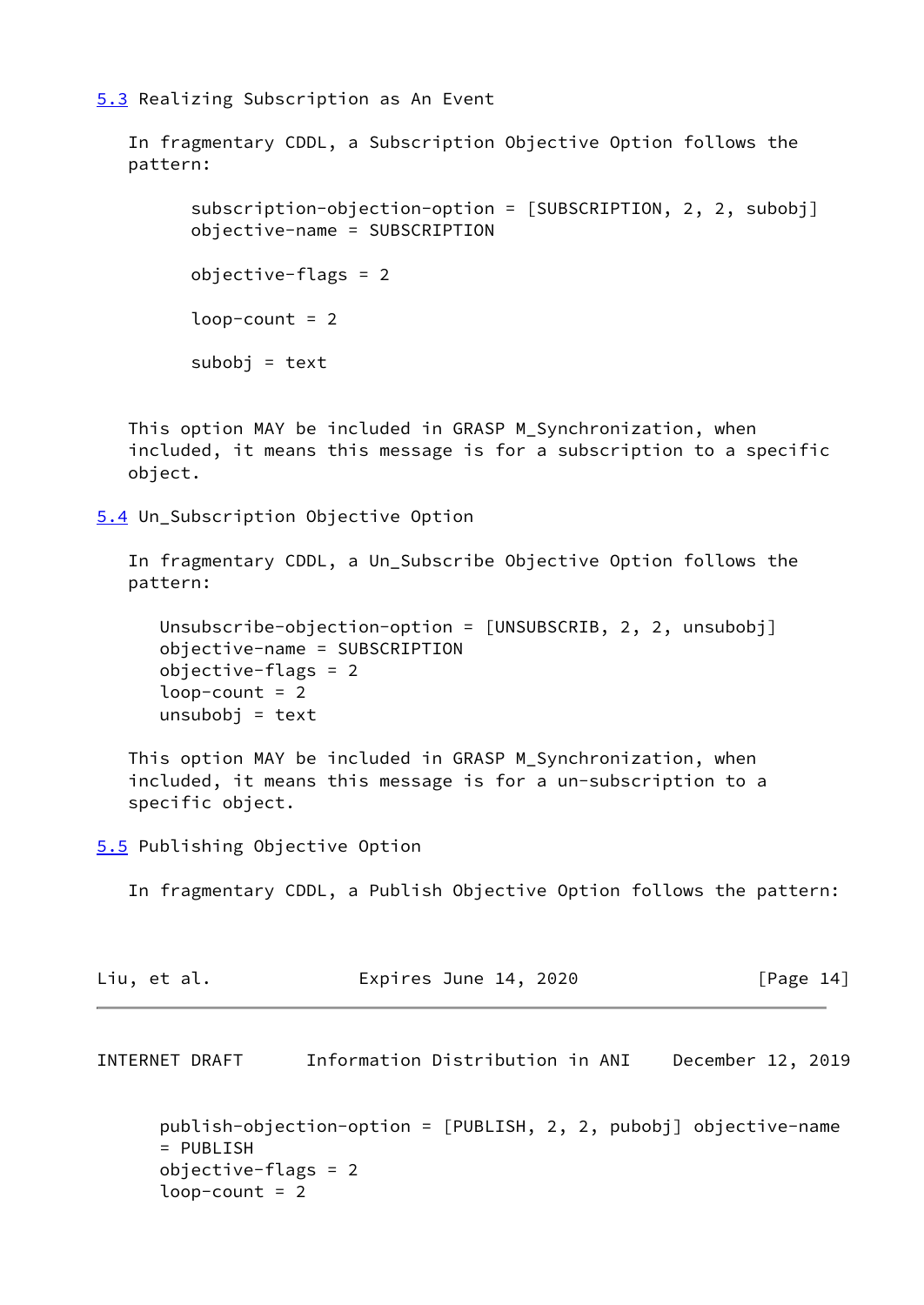pubobj = text

 This option MAY be included in GRASP M\_Synchronization, when included, it means this message is for a publish of a specific object data.

6. Security Considerations

 The distribution source authentication could be done at multiple layers:

 o Outer layer authentication: the GRASP communication is within ACP (Autonomic Control Plane, [[I-D.ietf-anima-autonomic-control-plane](#page-16-4)]). This is the default GRASP behavior.

 o Inner layer authentication: the GRASP communication might not be within a protected channel, then there should be embedded protection in distribution information itself. Public key infrastructure might be involved in this case.

<span id="page-16-0"></span>[7](#page-16-0). IANA Considerations

TBD.

- <span id="page-16-1"></span>[8](#page-16-1). References
- <span id="page-16-2"></span>[8.1](#page-16-2) Normative References

```
 [I-D.ietf-anima-grasp]
         Bormann, D., Carpenter, B., and B. Liu, "A Generic
         draft-ietf-
         animagrasp-15 (Standard Track), October 2017.
```
<span id="page-16-3"></span>[8.2](#page-16-3) Informative References

 [RFC7575] Behringer, M., "Autonomic Networking: Definitions and Design Goals", [RFC 7575](https://datatracker.ietf.org/doc/pdf/rfc7575), June 2015

<span id="page-16-4"></span> [I-D.ietf-anima-autonomic-control-plane] Eckert, T., Behringer, M., and S. Bjarnason, "An Autonomic Control Plane (ACP)", [draft-behringer-anima-autonomic](https://datatracker.ietf.org/doc/pdf/draft-behringer-anima-autonomic-control-plane-13) [control-plane-13,](https://datatracker.ietf.org/doc/pdf/draft-behringer-anima-autonomic-control-plane-13) December 2017.

[I-D.ietf-anima-stable-connectivity-10]

Liu, et al. **Expires June 14, 2020** [Page 15]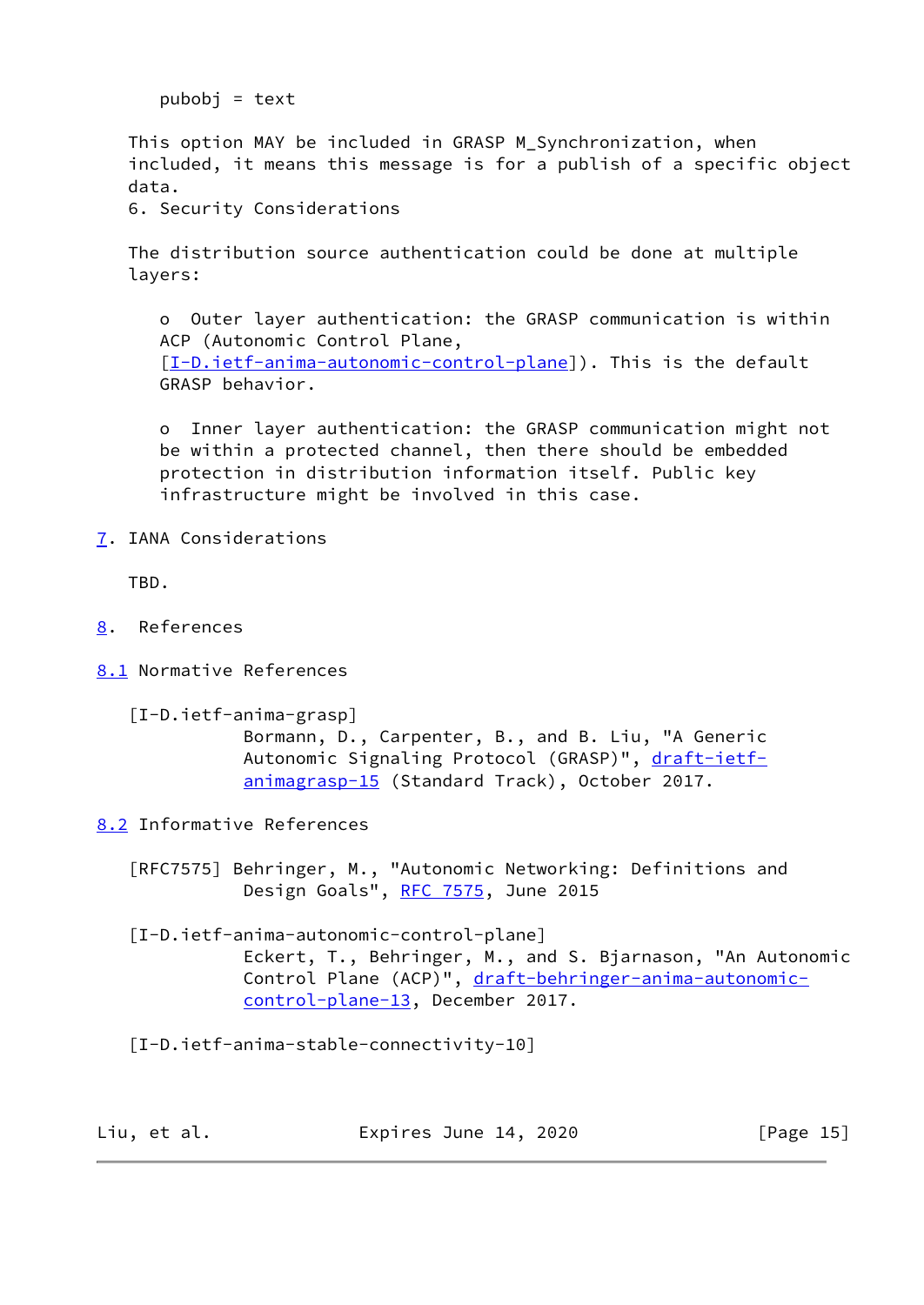Eckert, T., Behringer, M., "Using Autonomic Control Plane for Stable Connectivity of Network OAM", [draft-ietf-anima](https://datatracker.ietf.org/doc/pdf/draft-ietf-anima-stable-connectivity-10) [stable-connectivity-10](https://datatracker.ietf.org/doc/pdf/draft-ietf-anima-stable-connectivity-10), February 2018.

[I-D.ietf-anima-reference-model]

 Behringer, M., Carpenter, B., Eckert, T., Ciavaglia, L., Pierre P., Liu, B., Nobre, J., and J. Strassner, "A Reference Model for Autonomic Networking", [draft-ietf](https://datatracker.ietf.org/doc/pdf/draft-ietf-anima-reference-model-05) [anima-reference-model-05,](https://datatracker.ietf.org/doc/pdf/draft-ietf-anima-reference-model-05) October 2017.

[I-D.du-anima-an-intent]

 Du, Z., Jiang, S., Nobre, J., Ciavaglia, L., and M. Behringer, "ANIMA Intent Policy and Format", [draft](https://datatracker.ietf.org/doc/pdf/draft-duanima-an-intent-05) [duanima-an-intent-05](https://datatracker.ietf.org/doc/pdf/draft-duanima-an-intent-05) (work in progress), February 2017.

[I-D.ietf-anima-grasp-api]

 Carpenter, B., Liu, B., Wang, W., and X. Gong, "Generic Autonomic Signaling Protocol Application Program Interface (GRASP API)", [draft-ietf-anima-grasp-api-00](https://datatracker.ietf.org/doc/pdf/draft-ietf-anima-grasp-api-00) (work in progress), December 2017.

<span id="page-17-0"></span>[I-D.carpenter-anima-grasp-bulk-04]

 Carpenter, B., Jiang, S., Liu, B., "Transferring Bulk Data over the GeneRic Autonomic Signaling Protocol (GRASP)", [draft-carpenter-anima-grasp-bulk-04](https://datatracker.ietf.org/doc/pdf/draft-carpenter-anima-grasp-bulk-04) (work in progress), July 3, 2019

[3GPP.29.500]

 3GPP, "Technical Realization of Service Based Architecture", 3GPP TS 29.500 15.1.0, 09 2018

<span id="page-17-1"></span>[3GPP.23.501]

 3GPP, "System Architecture for the 5G System", 3GPP TS 23.501 15.2.0, 6 2018, <[http://www.3gpp.org/ftp/Specs/html-info/23501.htm>](http://www.3gpp.org/ftp/Specs/html-info/23501.htm).

<span id="page-17-2"></span>[3GPP.23.502]

 3GPP, "Procedures for the 5G System", 3GPP TS 23.502 15.2.0, 6 2018, <[http://www.3gpp.org/ftp/Specs/html](http://www.3gpp.org/ftp/Specs/html-info/23502.htm) [info/23502.htm](http://www.3gpp.org/ftp/Specs/html-info/23502.htm)>.

<span id="page-17-3"></span>[5GAA.use.cases]

 White Paper "Toward fully connected vehicles: Edge computing for advanced automotive communications", 5GAA <[http://5gaa.org/news/toward-fully-connected-vehicles](http://5gaa.org/news/toward-fully-connected-vehicles-edge-computing-for-advanced-automotive-communications/) [edge-computing-for-advanced-automotive-communications/](http://5gaa.org/news/toward-fully-connected-vehicles-edge-computing-for-advanced-automotive-communications/)>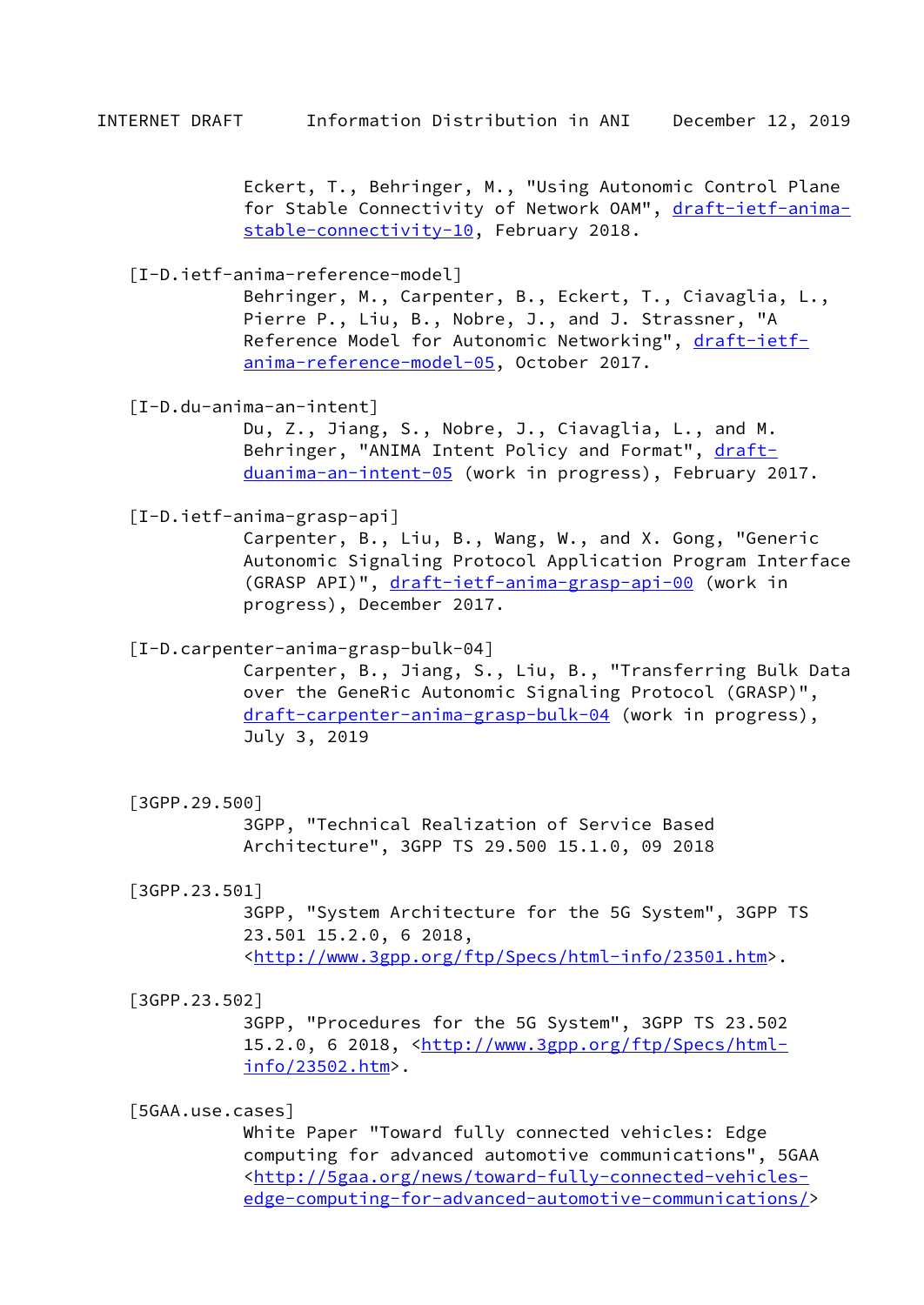INTERNET DRAFT Information Distribution in ANI December 12, 2019 Authors' Addresses Bing Liu Huawei Technologies Q27, Huawei Campus No.156 Beiqing Road Hai-Dian District, Beijing 100095 P.R. China Email: leo.liubing@huawei.com Sheng Jiang Huawei Technologies Q27, Huawei Campus No.156 Beiqing Road Hai-Dian District, Beijing 100095 P.R. China Email: jiangsheng@huawei.com Xun Xiao Munich Research Center Huawei technologies Riesstr. 25, 80992, Muenchen, Germany Emails: xun.xiao@huawei.com Artur Hecker Munich Research Center Huawei technologies Riesstr. 25, 80992, Muenchen, Germany Emails: artur.hecker@huawei.com

 Zoran Despotovic Munich Research Center Huawei technologies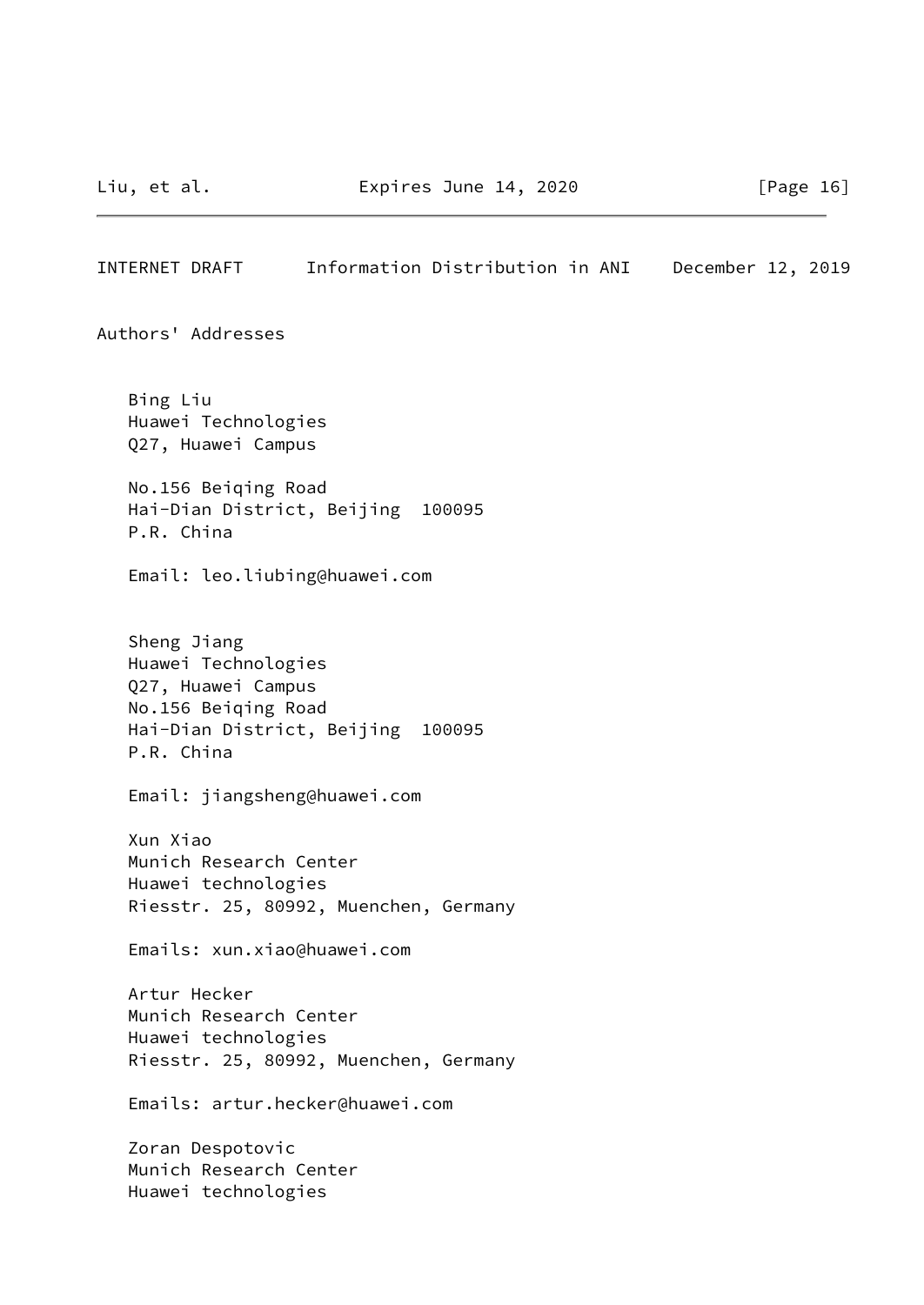Riesstr. 25, 80992, Muenchen, Germany

Emails: zoran.despotovic@huawei.com

<span id="page-19-0"></span>[Appendix A.](#page-19-0) Real-world Use Cases of Information Distribution

Liu, et al. **Expires June 14, 2020** [Page 17]

<span id="page-19-1"></span>INTERNET DRAFT Information Distribution in ANI December 12, 2019

The requirement analysis in **Section 3** shows that generally information distribution should be better of as an infrastructure layer module, which provides to upper layer utilizations. In this section, we review some use cases from the real-world where an information distribution module with powerful functions do plays a critical role there.

# A.1 Service-Based Architecture (SBA) in 3GPP 5G

 In addition to Internet, the telecommunication network (i.e. carrier mobile wireless networks) is another world-wide networking system. The architecture of the 5G mobile networks from 3GPP has been defined to follow a service-based architecture (SBA) where any network function (NF) can be dynamically associated with any other NF(s) when needed to compose a network service. Note that one NF can simultaneously associate with multiple other NFs, instead of being physically wired as in the previous generations of mobile networks. NFs communicate with each other over service-based interface (SBI), which is also standardized by 3GPP  $[3GPP.23.501]$  $[3GPP.23.501]$ .

 In order to realize an SBA network system, detailed requirements are further defined to specify how NFs should interact with each other with information exchange over the SBI. We now list three requirements that are related to information distribution here.

 1) NF Pub/Sub: Any NF should be able to expose its service status to the network and any NF should be able to subscribe the service status of an NF and get notified if the status is available. A concrete example is that a session management function (SMF) can subscribe to the REGISTER notification from an access management function (AMF) if there is a new user equipment trying to access the mobile network [[3GPP.23.502](#page-17-2)].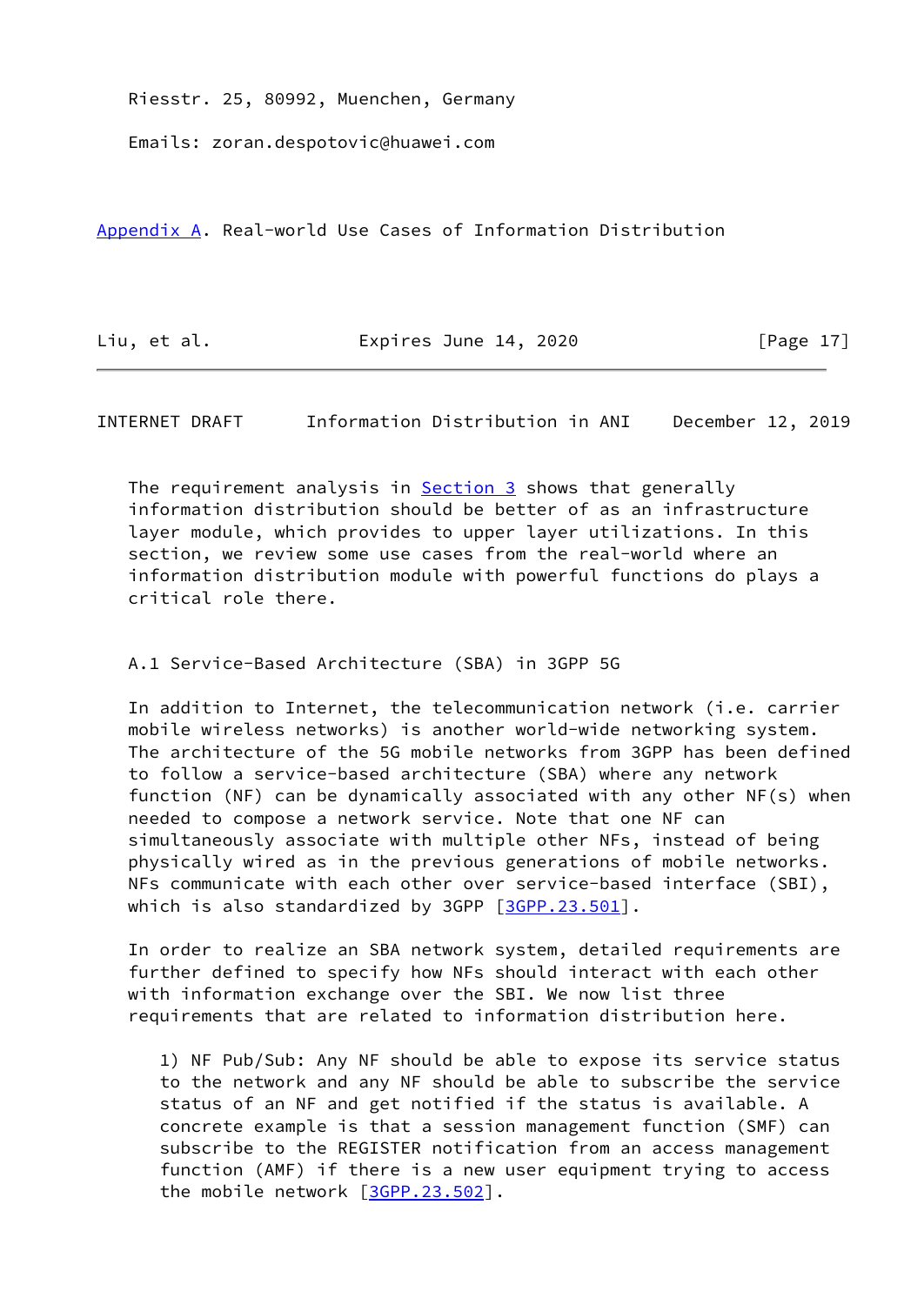2) Network Exposure Function (NEF): A particular network function that is required to manage the event exposure and distributions. Specifically, SBA requires such a functionality to register network events from the other NFs (e.g. AMF, SMF and so on), classify the events and properly handle event distributions accordingly in terms of different criteria (e.g. priorities) [[3GPP.23.502\]](#page-17-2).

 3) Network Repository Function (NRF): A particular network function where all service status information is stored for the whole network. An SBA network system requires all NFs to be stateless so as to improve the resilience as well as agility of providing network services. Therefore, the information of the available NFs and the service status generated by those NFs will

| Liu, et al.<br>Expires June 14, 2020 | [Page 18] |
|--------------------------------------|-----------|
|--------------------------------------|-----------|

INTERNET DRAFT Information Distribution in ANI December 12, 2019

 be globally stored in NRF as a repository of the system. This clearly implies storage capability that keeps the information in the network and provides those information when needed. A concrete example is that whenever a new NF comes up, it first of all registers itself at NRF with its profile. When a network service requires a certain NF, it first inquires NRF to retrieve the availability information and decides whether or not there is an available NF or a new NF must be instantiated [\[3GPP.23.502](#page-17-2)].

 (Note: 3GPP CT adopted HTTP2.0/JSON to be the protocol communicating between NFs, but autonomic networks can also load HTTP2.0 with in ACP.)

A.2 Vehicle-to-Everything

 Connected car is one of scenarios interested in automotive manufacturers, carriers and vendors. 5G Automotive Alliance - an industry collaboration organization defines many promising use cases where services from car industry should be supported by the 5G mobile network. Here we list two examples as follows [[5GAA.use.cases](#page-17-3)].

 1) Software/Firmware Update: Car manufacturers expect that the software/firmware of their car products can be remotely updated/upgraded via 5G network, instead of onsite visiting their 4S stores/dealers offline as nowadays. This requires the network to provide a mechanism for vehicles to receive the latest software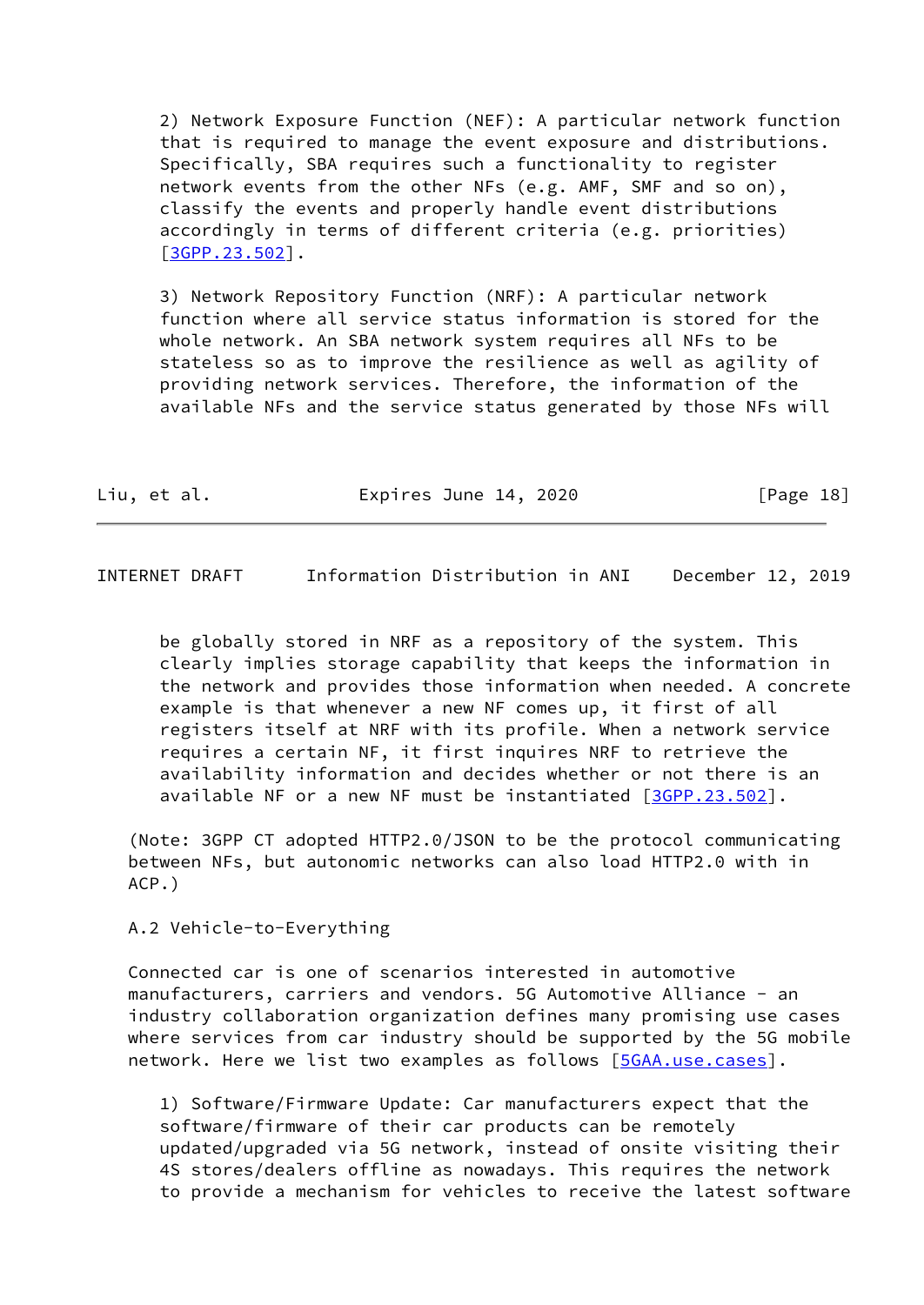updates during a certain period of time. In order to run such a service for a car manufacturer, the network shall not be just like a network pipe anymore. Instead, information data have to be stored in the network, and delivered in a publishing/subscribing fashion. For example, the latest release of a software will be first distributed and stored at the access edges of the mobile network, after that, the updates can be pushed by the car manufacturer or pulled by the car owner as needed.

 2) Real-time HD Maps: Autonomous driving clearly requires much finer details of road maps. Finer details not only include the details of just static road and streets, but also real-time information on the road as well as the driving area for both local urgent situations and intelligent driving scheduling. This asks for situational awareness at critical road segments in cases of changing road conditions. Clearly, a huge amount of traffic data that are real-time collected will have to be stored and shared across the network. This clearly requires the storage capability, data synchronization and event notifications in urgent cases from the network, which are still missing at the infrastructure layer.

A.3 Summary

Liu, et al. **Expires June 14, 2020** [Page 19]

INTERNET DRAFT Information Distribution in ANI December 12, 2019

 Through the general analysis and the concrete examples from the real world, we realize that the ways information are exchanged in the coming new scenarios are not just short and instant anymore. More advanced as well as diverse information distribution capabilities are required and should be generically supported from the infrastructure layer. Upper layer applications (e.g. ASAs in ANIMA) access and utilize such a unified mechanism for their own services.

<span id="page-21-0"></span>[Appendix B.](#page-21-0) Information Distribution Module in ANI

 This section describes how the information distribution module fits into the ANI and what extensions of GRASP are required [I-D.ietf anima-grasp].

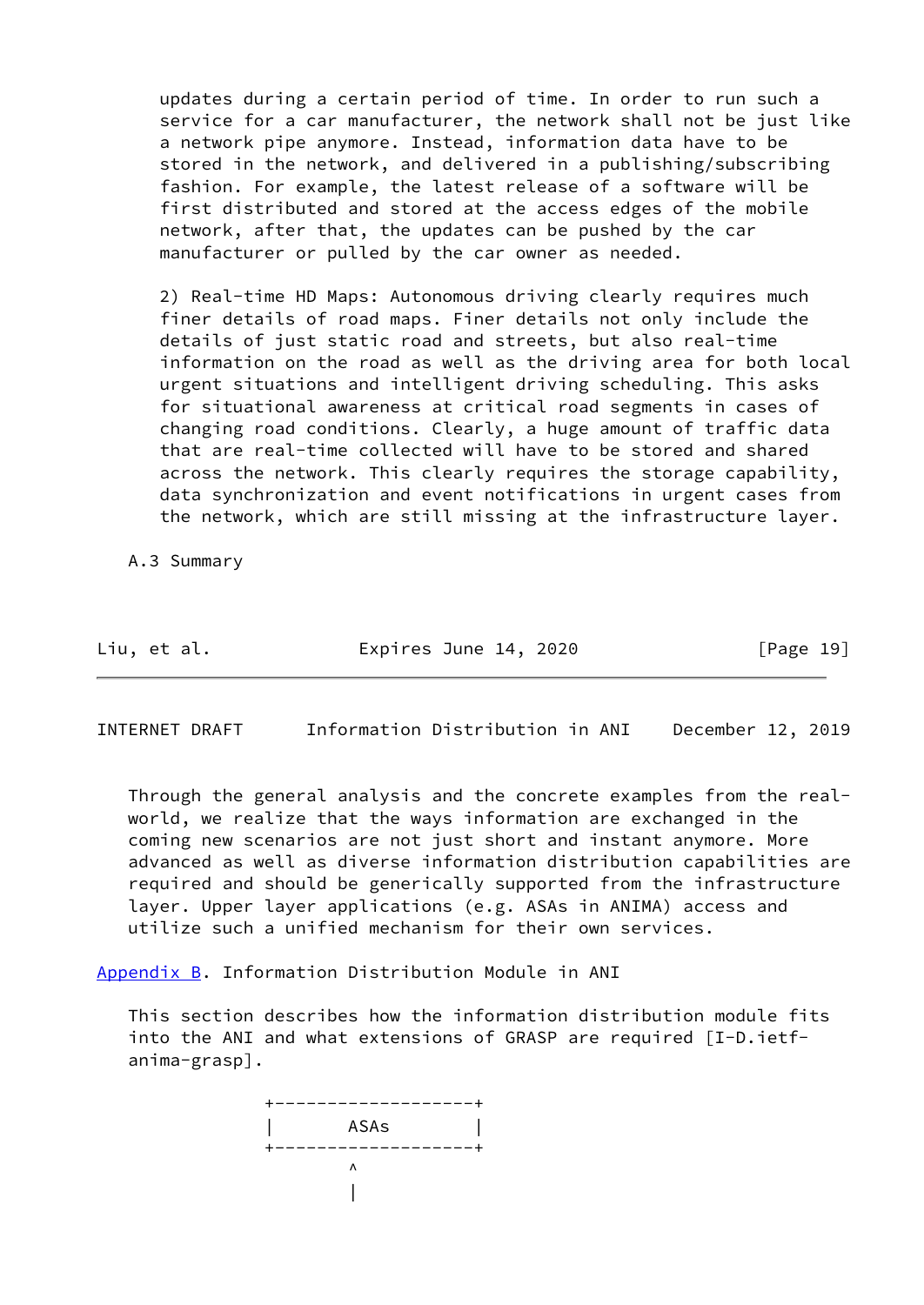

Figure 1. Information Distribution Module and GRASP Extension.

 As the Fig 1 shows, the information distribution module two sub modules for instant and asynchronous information distributions, respectively, and provides APIs to ASAs. Specific Behaviors of modules are described in [Section 5](#page-13-1).

<span id="page-22-0"></span>[Appendix C.](#page-22-0) Asynchronous ID Integrated with GRASP APIs

 Actions triggered to the information distribution module will eventually invoke underlying GRASP APIs. Moreover, EQ and IS modules are usually correlated. When an AF(ASA) publishes information, not only such an event is translated and sent to EQ module, but also the information is indexed and stored simultaneously. Similarly, when an AF(ASA) subscribes information, not only subscribing event is

| Liu, et al. | Expires June 14, 2020 | [Page 20] |
|-------------|-----------------------|-----------|
|             |                       |           |

INTERNET DRAFT Information Distribution in ANI December 12, 2019

 triggered and sent to EQ module, but also the information will be retrieved by IS module at the same time.

 o Storing and publishing information: This action involves both IS and EQ modules where a node that can store the information will be discovered first and related event will e published to the network. For this, GRASP APIs discover(), synchronize() and flood() are combined to compose such a procedure. In specific, discover() call will specific its objective being to "store\_data" and the return parameters could be either an ASA\_locator who will accept to store the data, or an error code indicating that no one could afford such